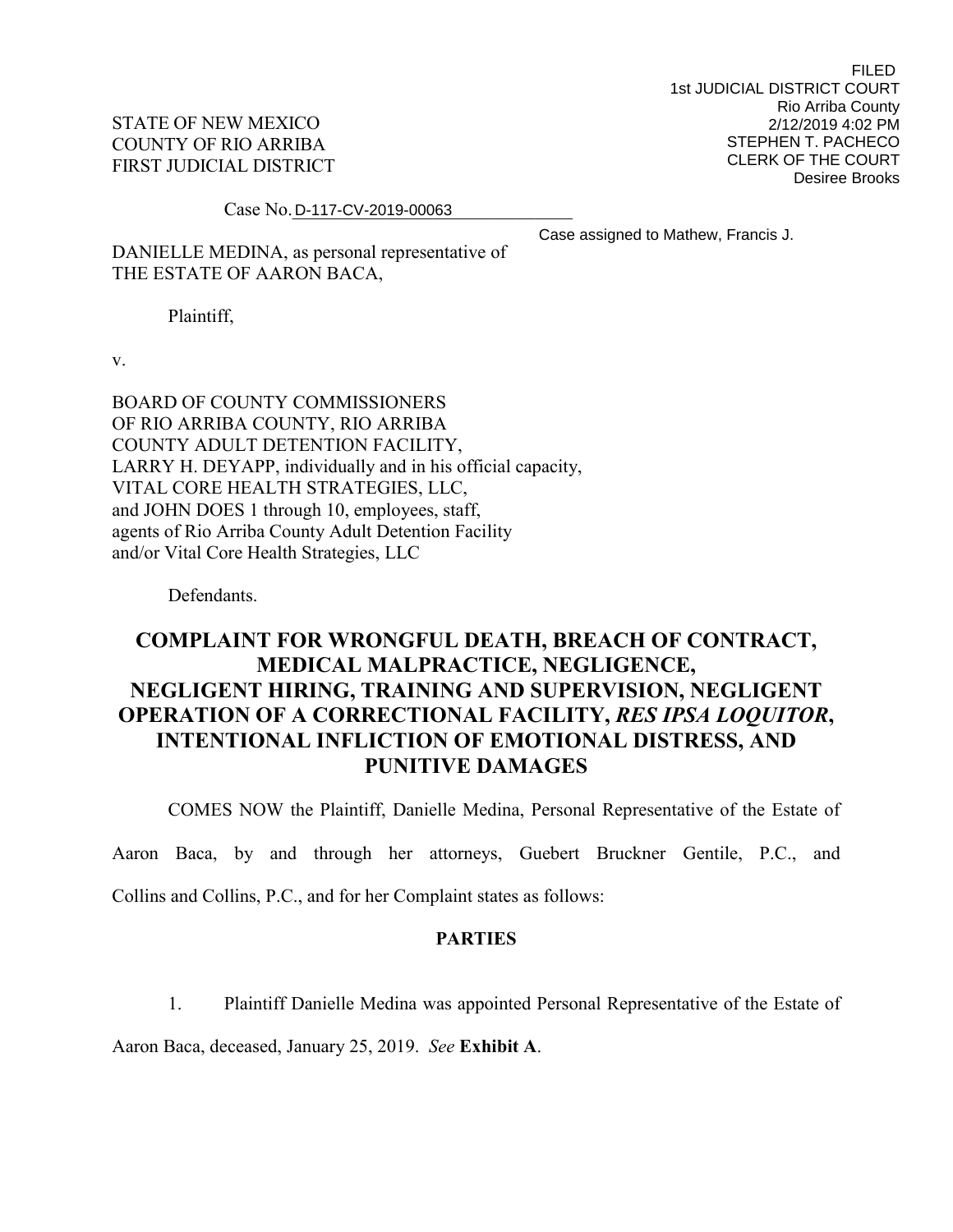2. Plaintiff brings this action as the Personal Representative of the Estate of Aaron Baca, deceased.

3. Prior to his death, Aaron Baca, deceased, resided at 1911 Vista Del Rio Apt. 24, Avenida Canada, Espanola, NM 87532, in Santa Fe County, New Mexico.

4. Prior to his death, Aaron Baca, deceased, was an inmate at Rio Arriba County Adult Detention Facility (hereinafter "RACADF") in Tierra Amarilla, New Mexico.

5. Defendant Board of County Commissioners of Rio Arriba County (hereinafter "Rio Arriba County") is a political subdivision of the State of New Mexico. Pursuant to NMSA 1978, §4-46-1, all suits or proceedings against a county are to be brought in the name of the board of county commissioners of that county. At all times material hereto, Rio Arriba County was a governmental entity and local public body as those terms are defined in the New Mexico Tort Claims Act, NMSA 1978, §41-4-3. At all times material hereto, Rio Arriba County owned, operated, supervised, directed and controlled the RACADF located in Tierra Amarilla, New Mexico. Pursuant to NMSA 1978, §4-44-19; NMSA 1978, §§33-3-3 through 33-3-8; and, NMSA 1978, §33-3-13, Rio Arriba County was statutorily obliged to provide for the confinement of inmates incarcerated under its jurisdiction and had a corresponding obligation to appropriate funds and otherwise provide the necessary funding to maintain and operate a facility for the safe incarceration and healthcare of inmates under its jurisdiction. Rio Arriba County is required to administer, manage and supervise the health care delivery system at the RACADF.

6. Defendant Larry H. DeYapp is, upon information and belief, a resident of the County of Rio Arriba employed by Rio Arriba County as the administrator of RACADF. At all times material hereto, Defendant DeYapp supervised the operation and daily management of the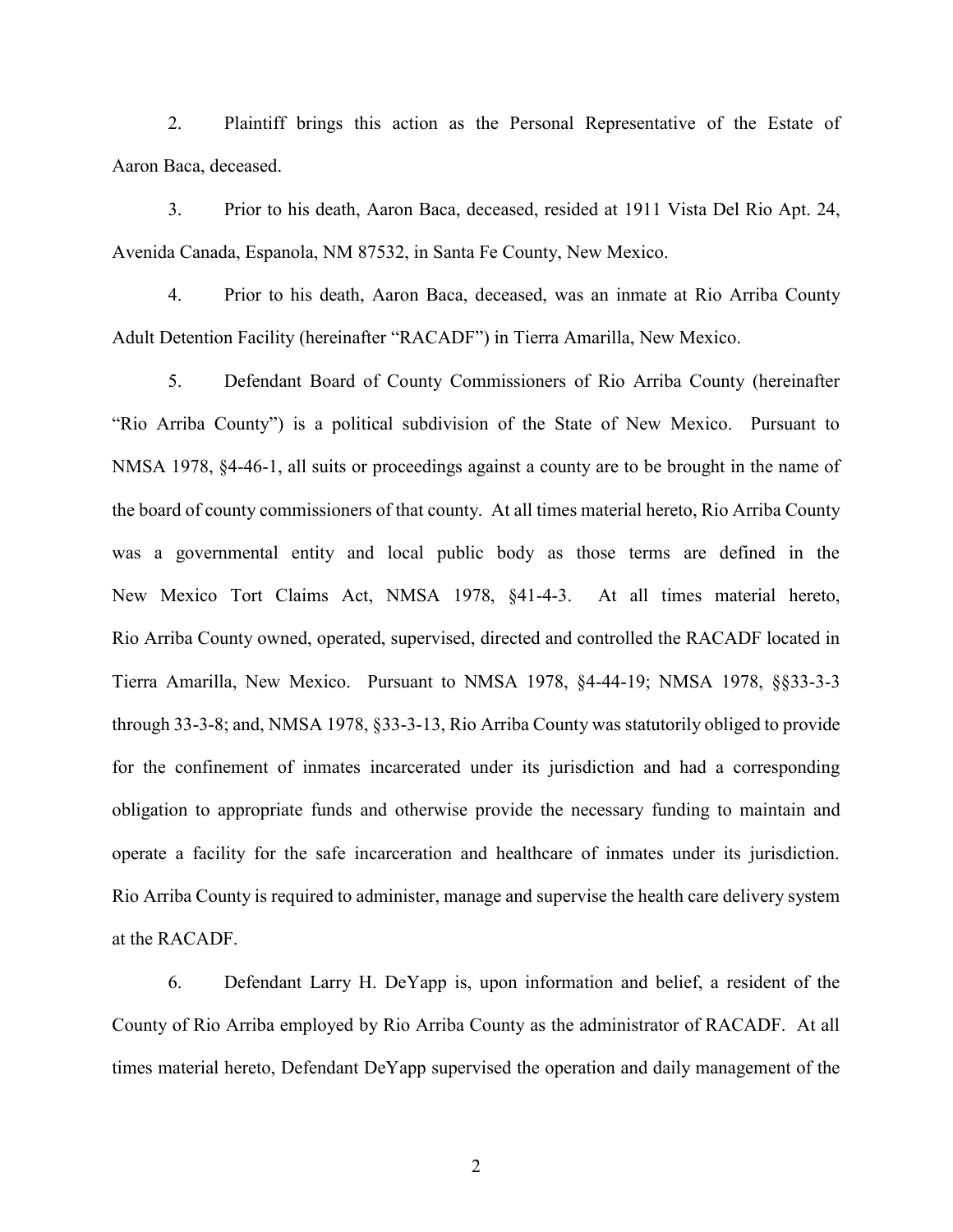RACADF, was responsible for the policies, practices, and customs of RACADF, and the implementation of, and adherence to, the same. Defendant DeYapp was also responsible for the screening, hiring, training, supervision, discipline, counseling and control of RACADF officers, staff, contractors, agents and employees. Defendant DeYapp is named in his individual and official capacity.

7. Upon information and belief, at all times material times, John Does 1-10 were employed by Rio Arriba County as RACADF personnel responsible for providing correctional services at RACADF.

8. Upon information and belief, Rio Arriba County awarded a contract for health care delivery to CorrValues, LLC, in 2016, which CorrValues subsequently assigned to Defendant Vital Core Health Strategies, LLC.

9. At all times material to, Defendant Vital Core Health Strategies, LLC (hereinafter "Vital Core") was, upon information and belief, the entity contracted to provide health care services to inmates confined in RACADF.

10. Defendant Vital Core is a foreign limited liability company licensed to do business in New Mexico. Defendant Vital Core's agent for service of process is CT Corporation System, 206 S. Coronado Ave., Espanola, NM 87532.

11. At all material times, Vital Core acted through its owners, officers, directors, employees, agents or apparent agents, including, but not limited to, administrators, management, nurses, doctors, technicians and other staff, and is responsible for their acts or omissions pursuant to the doctrines of *respondeat superior*, agency or apparent agency.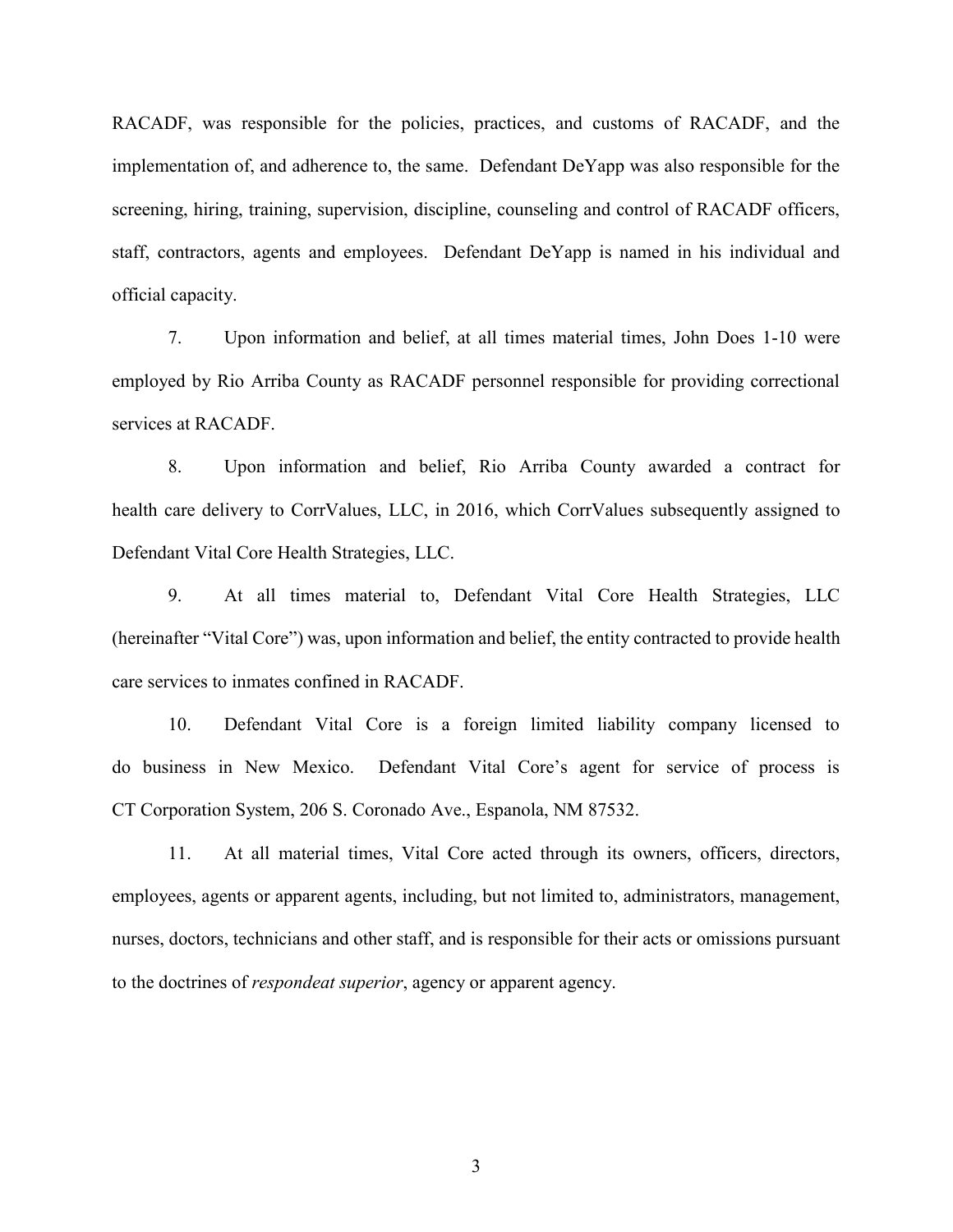12. Upon information and belief, at all material times, John Does 1-10 were employed by Vital Core and/or RACADF as personnel responsible for supervising and providing health care services to inmates at RACADF.

#### **JURISDICTION AND VENUE**

13. Plaintiff incorporates the preceding paragraphs as though fully set forth herein.

14. Pursuant to NMSA 1978, §38-3-1(A), and NMSA 1978 §41-4-18(B) venue is proper as Aaron Baca, deceased, resided in Santa Fe County.

15. This Court has jurisdiction over the subject matter and parties to this action pursuant to the Court's general jurisdiction, N.M. Const. art. VI §13, NMSA 1978, §38-3-1.1, and NMSA 1978 §41-4-18.

16. Plaintiff has given timely notice to the Board of Commissioners of Rio Arriba County pursuant to the provisions of the Tort Claims Act, NMSA 1978, § 41-4-16.

17. Jurisdiction over all parties and claims are proper under Article II, § 10, of the New Mexico Constitution and the law of negligence under New Mexico law.

### **STATEMENT OF FACTS**

18. Aaron Baca was arrested on November 29, 2018 for a probation violation.

19. Mr. Baca was subsequently held in RACADF without bond.

20. On December 3, 2018 RACADF officers found Mr. Baca hanging in his cell when they were serving lunch.

21. Mr. Baca was housed in a cell alone, and had used a bed sheet to hang himself.

22. Mr. Baca was transported to Presbyterian Hospital in Espanola, NM, and then taken to Christus St. Vincent in Santa Fe, NM where he remained on life support.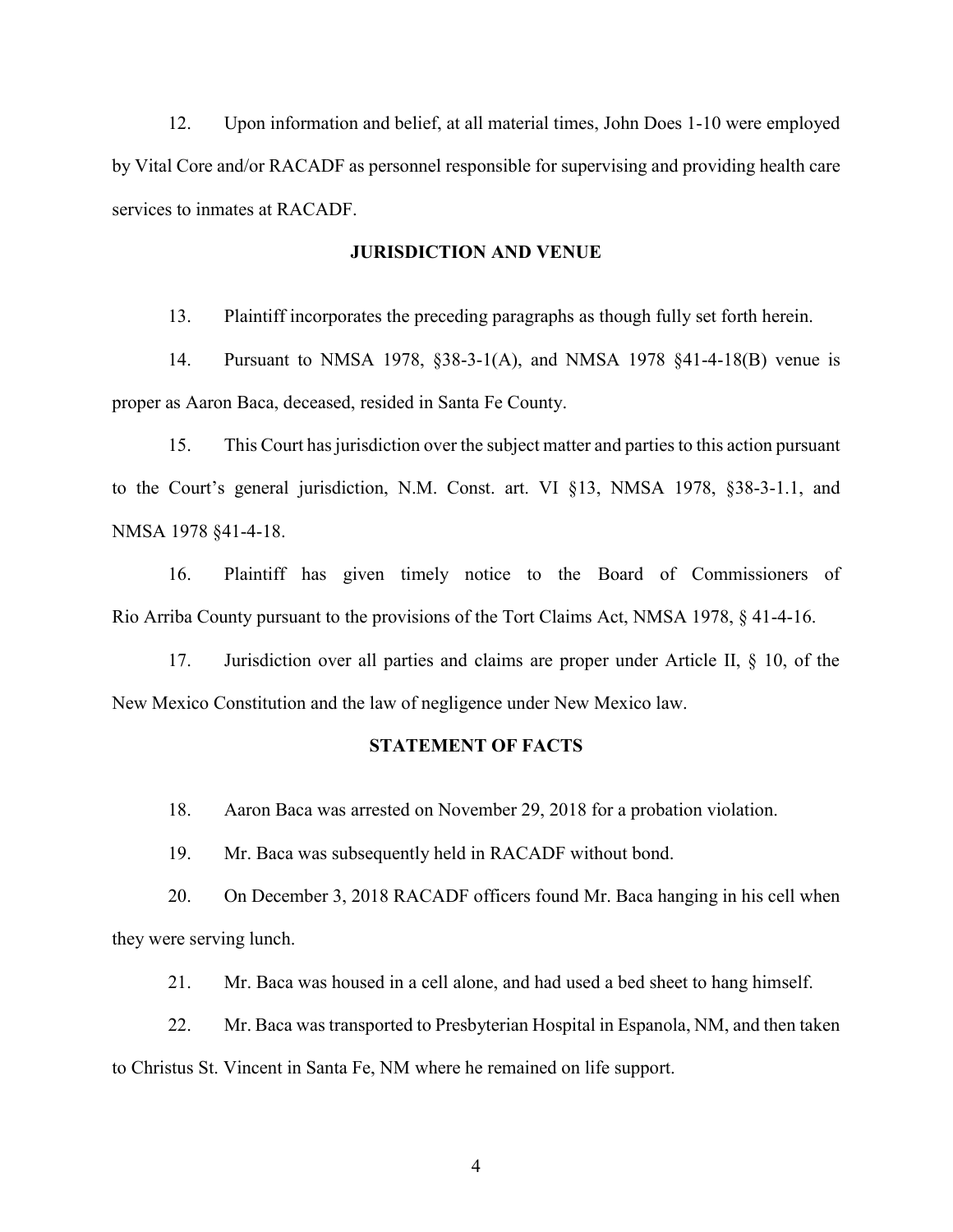23. On December 8, 2018, Mr. Baca was removed from life support and pronounced dead.

24. Mr. Baca was twenty-eight (28) years old.

25. The suicide rate of young men between the ages of twenty-five (25) and forty-four (44) is the highest of all age/gender groups.

26. Mr. Baca had been diagnosed with Opioid Use Disorder. The National Institute on Drug Abuse indicates individuals with Opioid Use Disorder are thirteen (13) times more likely to die by suicide than the general population.

27. Upon information and belief, Mr. Baca had also been diagnosed with depressive disorder. The U.S. Department of Health indicates that sixty (60) percent of people who commit suicide have a mood disorder, such as depression.

28. Mr. Baca was struggling to cope with the recent deaths of his parents. The loss of loved ones is a life stressor that dramatically increases the risk of suicide.

29. The above factors alone indicate Mr. Baca was a high risk for suicide.

30. Upon information and belief, Mr. Baca sought treatment from a certified nurse practitioner and licensed therapist for his mental health, and was receiving said treatment on or about the time of his incarceration.

31. Upon information and belief, Mr. Baca had been prescribed methadone to treat his Opioid Use Disorder and was taking methadone up until his incarceration.

32. Mr. Baca was denied his prescribed methadone by RACADF officers and staff, and/or Vital Core employees.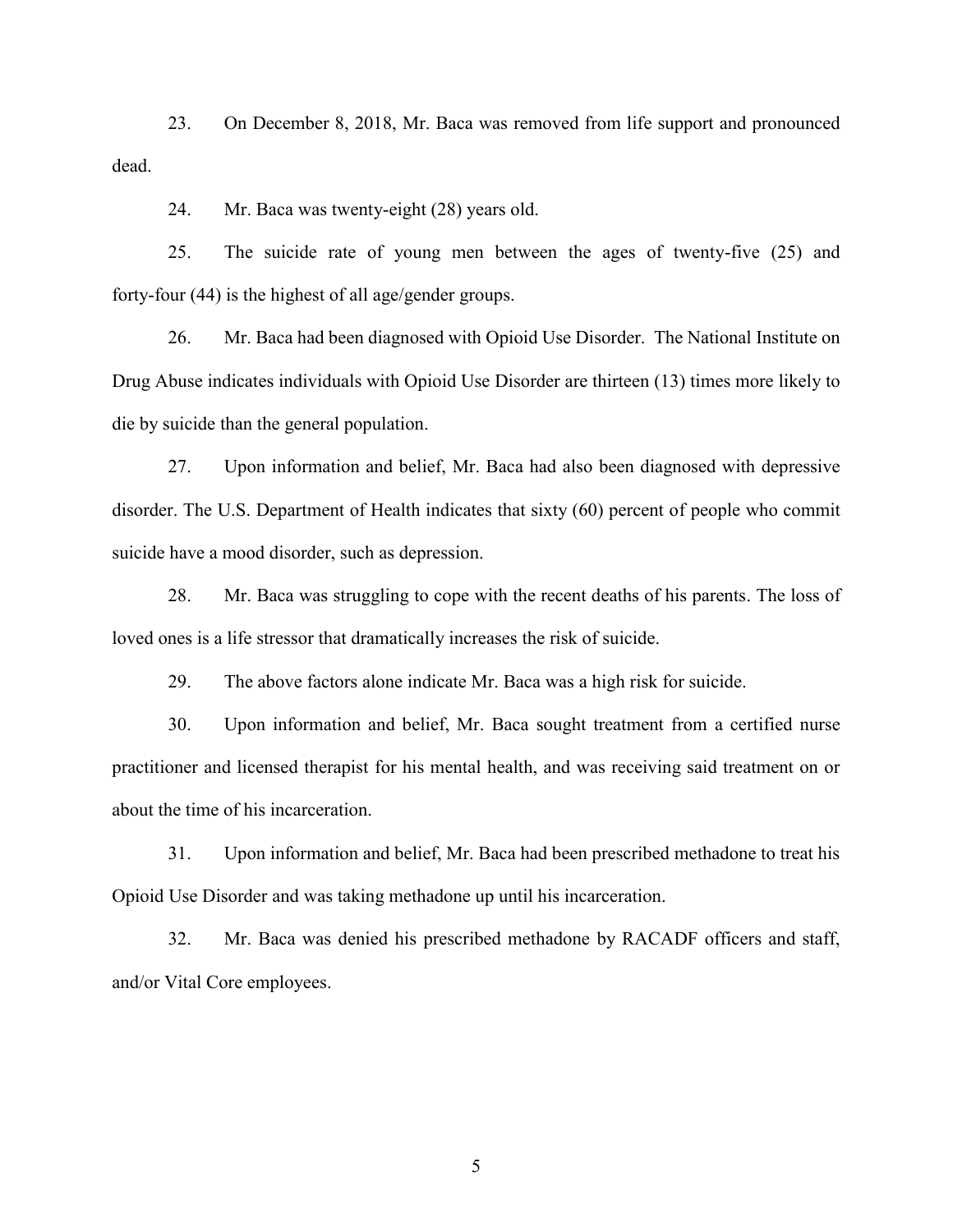33. As such, Mr. Baca was suffering from acute methadone withdrawal at the time of his suicide. According to the Substance Abuse and Mental Health Services Administration ("SAMHSA"), methadone withdrawal is generally longer lasting and more severe than withdrawal from heroin.

34. Methadone withdrawal can be protracted and last for months with physical symptoms such as – chills, fever, rapid heartbeat, restlessness and muscle aches – occurring within the first 10 days. Anxiety, delirium, hallucinations, paranoia, and dramatically increased risk of self-harm or suicidality often accompany physical withdrawal symptoms. As such, medically assisted detoxification and/or clinical supervision are considered the gold standard in care for methadone detoxification.

35. Experts in opioid detoxification, including methadone, recommend that persons "detoxing" from this class of drugs never do so alone or without medical supervision.

36. In addition to these factors increasing suicidality, Mr. Baca was incarcerated at RACADF.

37. Suicide risk is greater in jails such as RACADF, and is the second leading cause of death in jails. In the United States the jail suicide rate is nine (9) times that of the general population.

38. Certain well-recognized factors drastically increase the already high risk of suicide in jails, including: substance use disorder accompanied by substance withdrawal, mood disorders like depression, solitary confinement or isolation, and recent emotional stressors or loss. Mr. Baca was experiencing all of these during his incarceration at RACADF.

39. Additionally, the American Corrections Association and the National Commission on Correctional Health Care guidelines indicate that the greatest risk of suicide occurs within the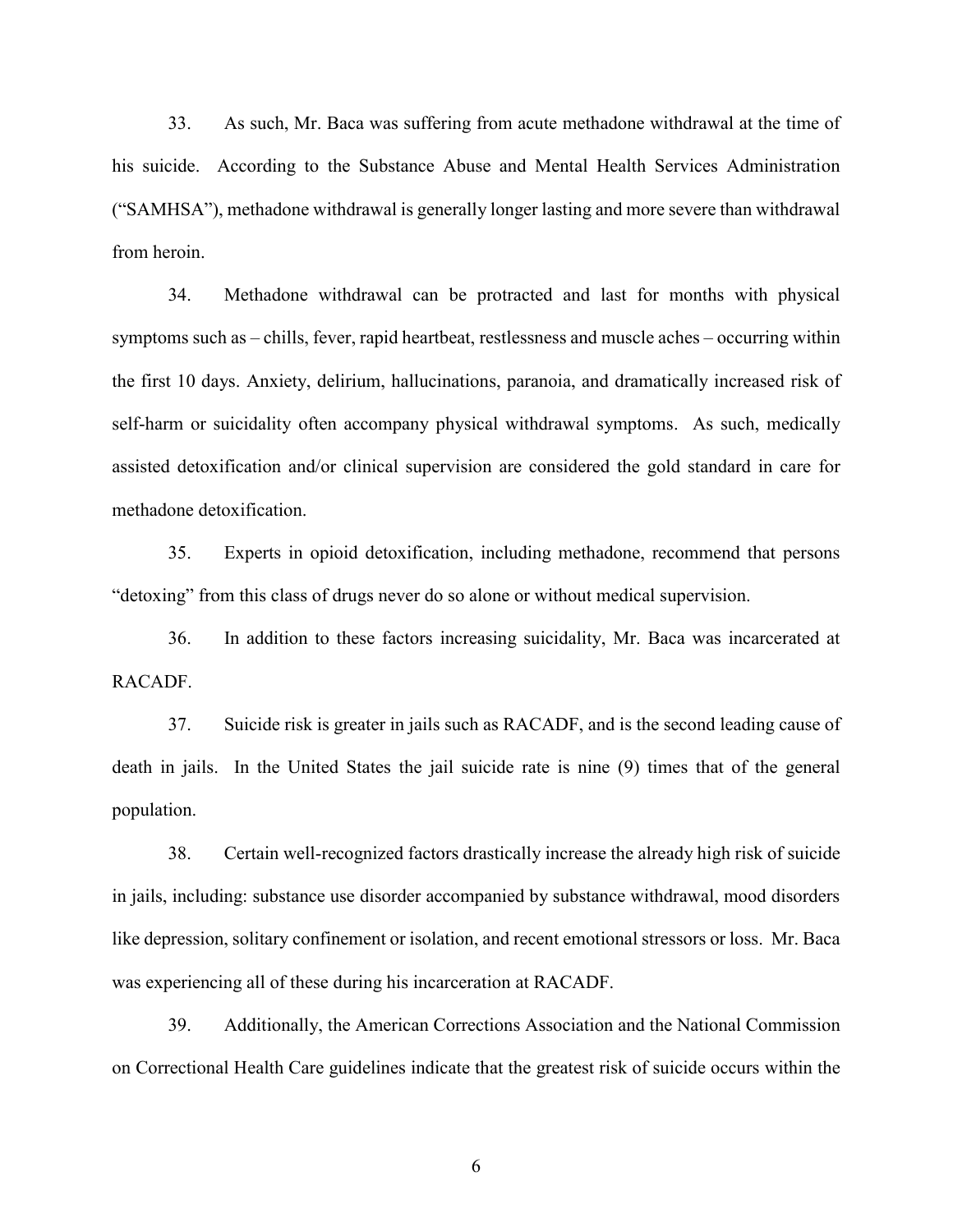first days of an inmate's incarceration. Mr. Baca hung himself after being incarcerated for three (3) days.

40. Despite the numerous indications that Mr. Baca was a high suicide risk, he was placed in a cell alone, with inadequate monitoring, and no suicide precautions in place.

41. Given the suicide rate in jails and RACADF's experience with suicide attempts, medication issues and completed suicides, RACADF should have known or knew and should have been trained to recognize the significant suicidal risk factors displayed by Mr. Baca.

42. RACADF and Vital Core Health Strategies LLC have a recent history of inmates dying while incarcerated due to poor medical care, poor supervision or lack thereof. Around the time of the incident involving Mr. Baca, two inmates were found unresponsive in their cells, and later pronounced dead at local hospitals. There have been multiple allegations of poor medical care, resulting severe, irreversible injury and death. By example, a female inmate recently died when she suffered an ETOH withdrawal seizure.

43. Given RACADF and Vital Core Health Strategies LLC recent experience of inmates dying due to poor medical care, poor supervision or lack thereof, RACADF and Vital Core Health Strategies LLC should have known or knew and should have been trained to address the mental health crisis Mr. Baca presented at intake and during any medical/mental health examinations.

44. Given Mr. Baca's mood disorder, opioid use disorder, discontinuation of prescribed Methadone (for which RACADF was responsible), and other emotional stressors, Vital Core Health Strategies LLC should have known or knew and should have trained its agents and employees to care for such patients at chronic risk for suicide, and to make the appropriate recommendations, treatment plans, housing plans and referrals.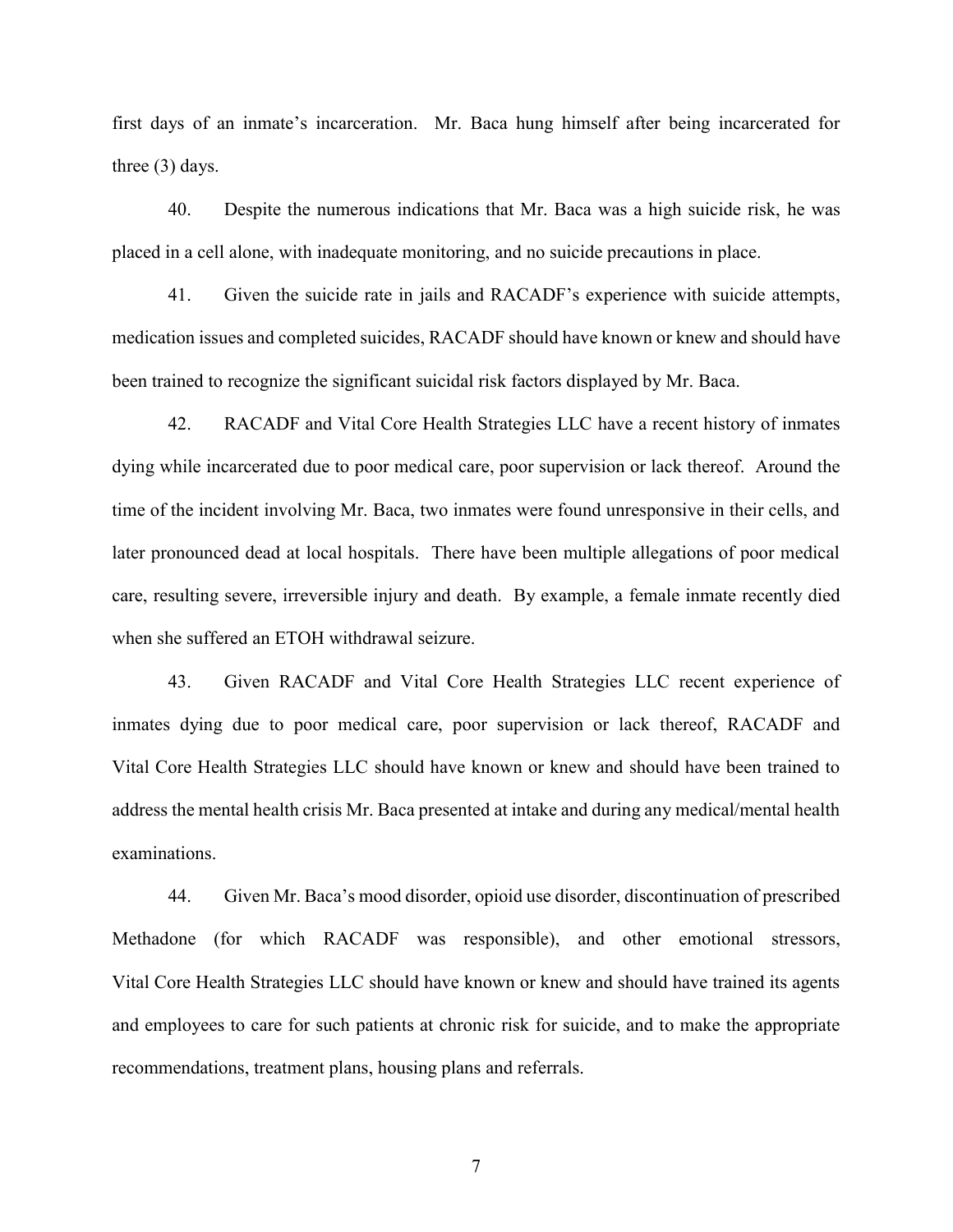45. RADACF was not accredited by the American Corrections Association (ACA) or the National Commission on Correctional Health Care (NCCHC) at times relevant to this Complaint.

46. The ACA and NCCHC establish mandatory minimum standards for correctional healthcare.

47. Failure to maintain accreditation suggests failure to establish and maintain minimum standards in correctional healthcare.

48. RACADF, Larry DeYapp and the Board of Commissioners of Rio Arriba County, failed to compel ACA and NCCHC accreditation for RACADF.

49. RACADF, Larry DeYapp and the Board of Commissioners of Rio Arriba County failed to hold Vital Core Health Strategies LLC to the standards of the ACA or NCCHC, or other pertinent standards ensuring the health and safety of inmates.

50. RACADF, Larry DeYapp and the Board of Commissioners of Rio Arriba County failed to hold Vital Core Health Strategies LLC to the standard of care under New Mexico law.

51. RACADF, Larry DeYapp and the Board of Commissioners of Rio Arriba County failed to establish any standard of care for Vital Core Health Strategies LLC's provision of medical/behavioral healthcare for RACADF inmates.

52. RACADF, Larry DeYapp and the Board of Commissioners of Rio Arriba County failed to properly oversee, monitor, supervise and manage Vital Core Health Strategies LLC's operation of medical facilities and provision of medical services to RACADF inmates, including Mr. Baca.

53. RACADF, Larry DeYapp and the Board of Commissioners of Rio Arriba County failed to take corrective action against Vital Core Health Strategies LLC despite clear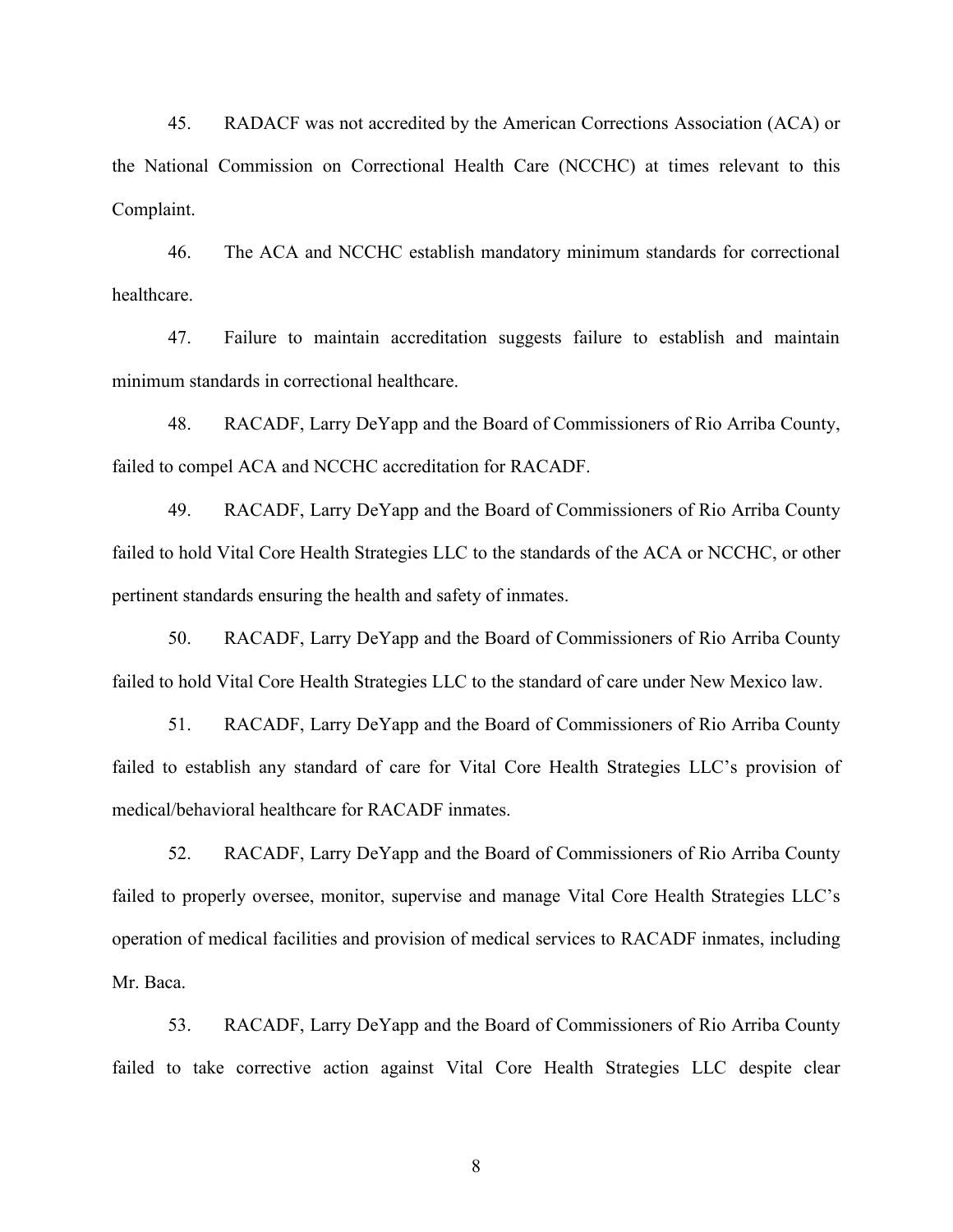knowledge of the negligent and reckless provision of medical/behavioral health care by Vital Core Health Strategies LLC.

54. RACADF and the Board of Commissioners of Rio Arriba County have a non-delegable duty to provide for proper, necessary and competent medical/behavioral health care for all inmates in the care of RACADF.

55. Board of Commissioners of Rio Arriba County is the entity responsible for the management and oversight of RACADF.

56. RACADF is responsible, on behalf of the Board of Commissioners of Rio Arriba County, for the provision of proper, necessary and competent medical care of RACADF inmates, including Mr. Baca.

57. RACADF contracted with Vital Core Health Strategies LLC for the provision of medical/behavioral health services to RACADF inmates.

58. RACADF's duty to provide proper, necessary and competent medical/behavioral health care remains intact despite the assignment of said duties to outside contractors, including Vital Core Health Strategies LLC.

#### **COUNT I – NEGLIGENCE against ALL DEFENDANTS**

59. Plaintiff realleges Paragraphs 1 through 57 pursuant to NMRA Rule 1-010(C).

60. For the period complained of herein, RACADF and Vital Core Health Strategies LLC acting through their employees, agents, apparent agents, or contractors, who were acting within the scope of their employment, agency, apparent agency, or contract, were negligent in the care and services they provided to Mr. Baca while he was an inmate at RACADF.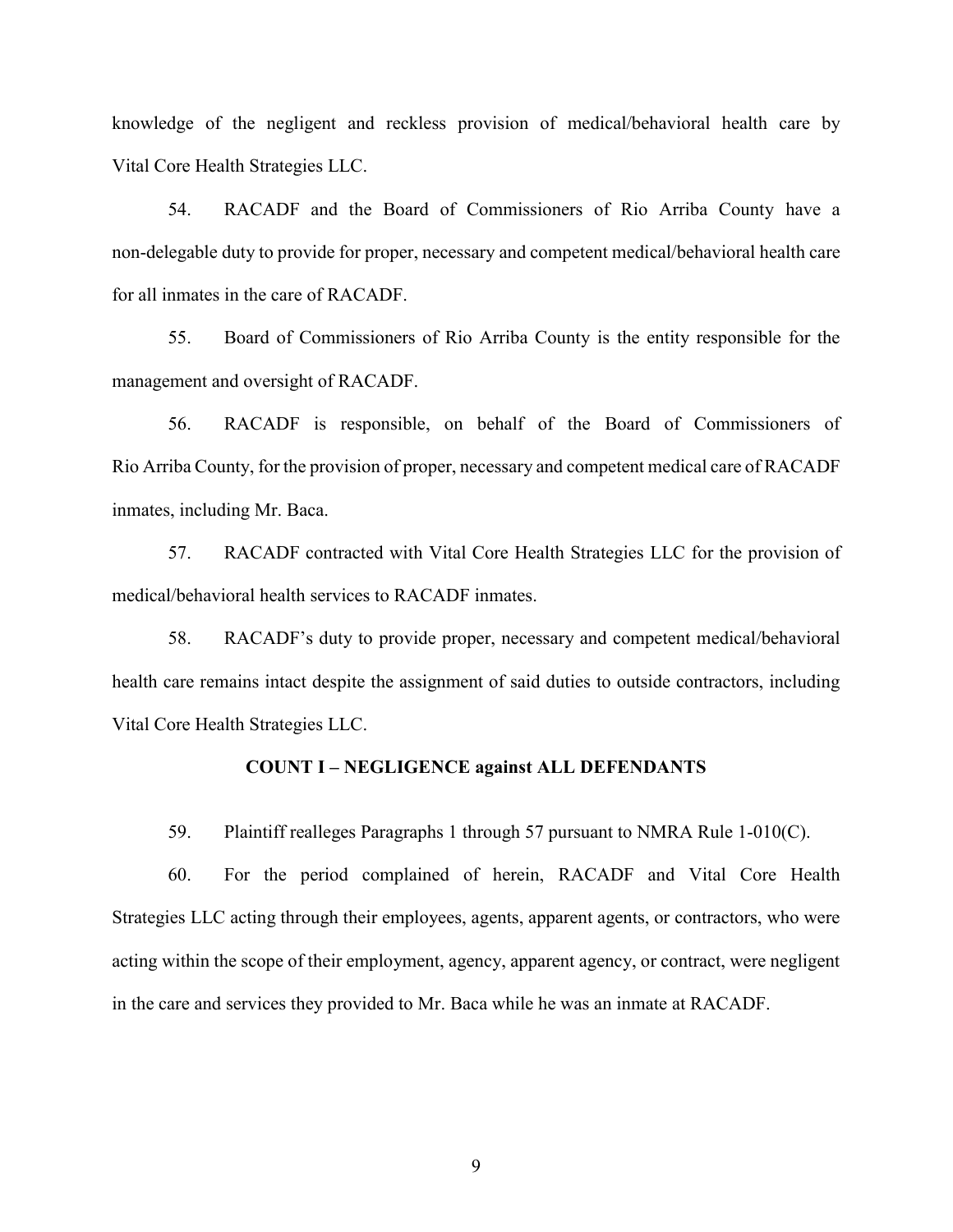- 61. Defendants' negligence included, but was not limited to:
	- A. Failing to provide adequate staff, adequately paid staff, and adequately trained staff at RACADF to care for inmates such as Mr. Baca, with the full knowledge that such inadequate staffing practices would place inmates such as Mr. Baca at risk for injuries;
	- B. Negligently hiring, retaining and supervising staff at RACADF, with the full knowledge that such negligent staffing practices would place inmates such as Mr. Baca at risk for injuries;
	- C. Failing to provide proper suicide prevention planning, suicide prevention monitoring, suicide prevention policies and procedures, suicide prevention equipment, and suicide prevention training, so that Mr. Baca was allowed to commit suicide without proper monitoring, prevention and treatment;
	- D. Failing to provide and implement proper care plans that would adequately meet Mr. Baca's needs, including his risk for suicide;
	- E. Allowing Mr. Baca to remain unattended and unmonitored despite Mr. Baca's known risk for suicide;
	- F. Failing to provide a safe environment;
	- G. Failing to ensure that Mr. Baca received adequate supervision and assistance devices to prevent suicide;
	- H. Failing to have adequate and effective policies, procedures, staff and equipment to adequately supervise Mr. Baca;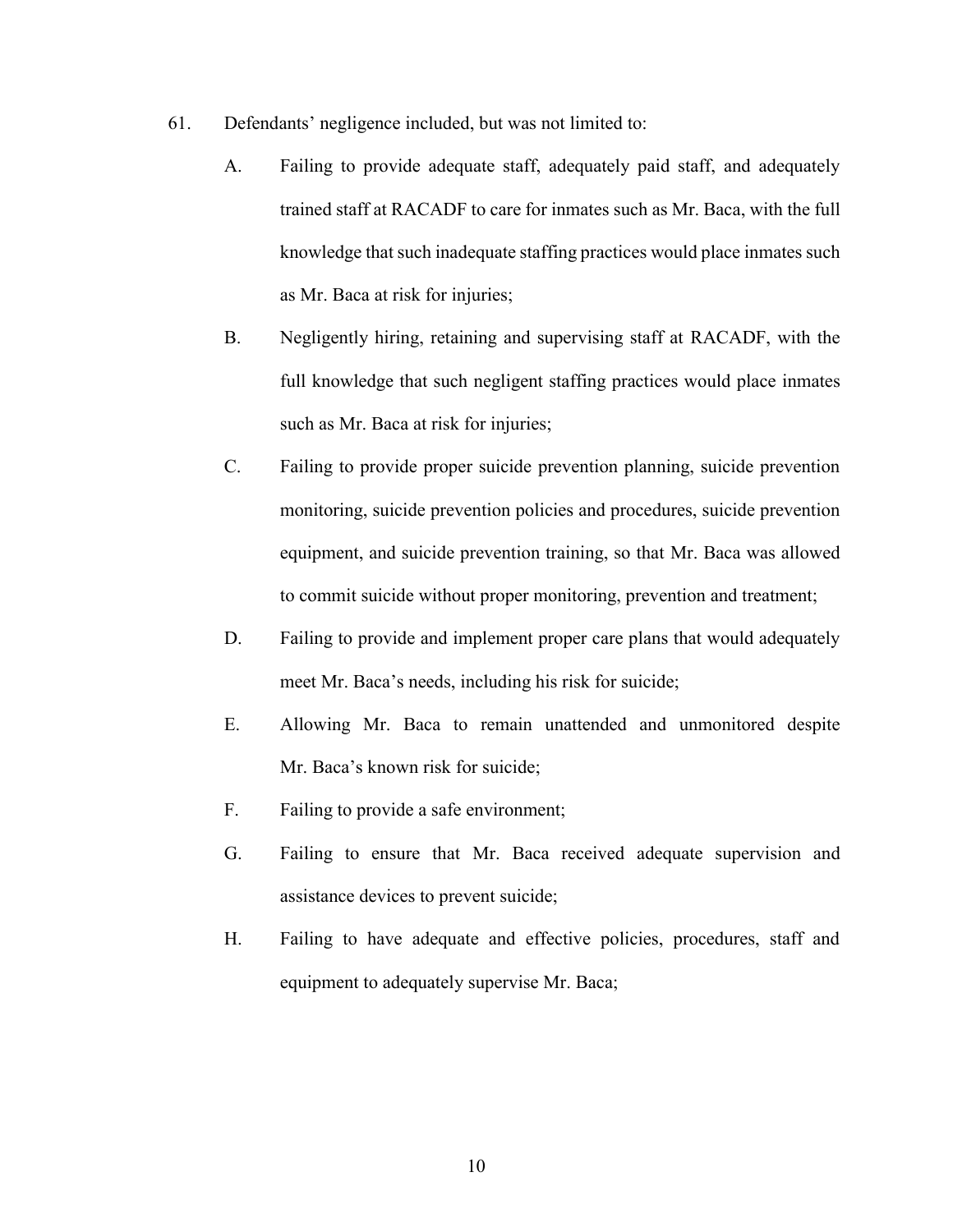- I. Failing to provide services to attain or maintain the highest practicable physical, mental and psycho-social well-being of Mr. Baca in accordance with a written plan of care;
- J. Failing to adequately monitor Mr. Baca;

62. These acts and failures to act by Defendants and their employees, agents, apparent agents and contractors, were willful, wanton and in reckless disregard for the safety and well-being of Mr. Baca. This is particularly so in regard to allowing Mr. Baca to commit suicide without properly correcting the care plan or attending to the suicide risk and allowing Mr. Baca to remain unattended in solitary confinement despite his behavioral health history, medical history, and high risk of suicide.

63. All acts or omissions done by Defendants and their employees, contractors, agents or apparent agents, were done within the scope of those persons' employment, contract, agency or apparent agency.

64. All acts complained of herein were authorized, participated in, or ratified by Defendants, or their administrators, managers, officers or directors or shareholders.

65. As a proximate result of the acts or omissions of Defendants, and their willful, wanton and reckless misconduct, Mr. Baca: (1) was allowed to commit suicide at RACADF on December 8, 2018; (2) Mr. Baca's wrongful death was the result of the misconduct of Defendants.

# **COUNT II - MEDICAL MALPRACTICE against VITAL CORE HEALTH SERVICES LLC, and JOHN DOES 1-10**

66. Plaintiff realleges Paragraphs 1 through 64 pursuant to NMRA Rule 1-010(C).

67. In undertaking the diagnosis, care and treatment of Mr. Baca, Defendants have a duty to possess and apply the knowledge, skill, and care that is used by reasonably well-qualified healthcare providers in the local community.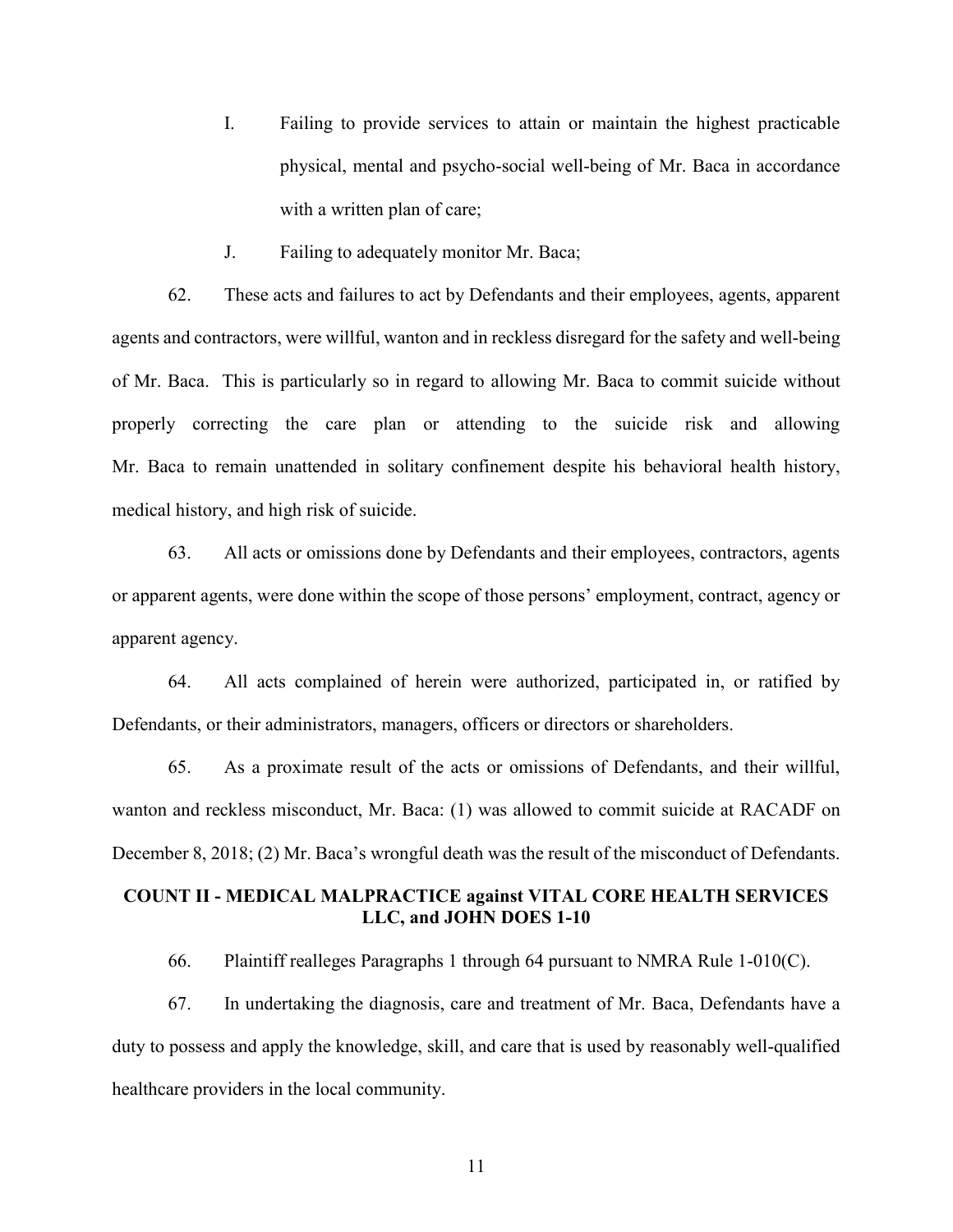68. Defendants breached their duties and were grossly negligent and reckless in the management of Mr. Baca's health and safety.

- 69. Defendants' negligence and recklessness include, but are not limited to:
	- A. Failure to evaluate, treat and manage Mr. Baca's psychiatric condition;
	- B. Failure to develop, employ, and follow appropriate policies and procedures with regard to the assessment, treatment, and management of Mr. Baca's psychiatric condition;
	- C. Failure to create an appropriate treatment plan;
	- D. Failure to implement an appropriate treatment plan;
	- E. Failure to take the reasonable steps to acquire proper treatment of Mr. Baca;
	- F. Failure to refer Mr. Baca to appropriate specialists;
	- G. Failure to timely transfer Mr. Baca to an appropriate psychiatric facility or behavioral health facility;
	- H. Failure to protect and preserve the health of Mr. Baca; and
	- I. Failure to implement any suicide prevention whatsoever, despite Mr. Baca's chronic suicide risk.

70. Defendants' failure to assess, treat and manage Mr. Baca's severe psychiatric condition was reckless, wanton and in utter disregard for the safety and welfare of Mr. Baca.

71. The negligent and reckless acts and omissions of Defendants were the direct and proximate cause of Mr. Baca's wrongful death.

72. Plaintiff is entitled to compensatory damages for the negligent acts and omissions of Defendants.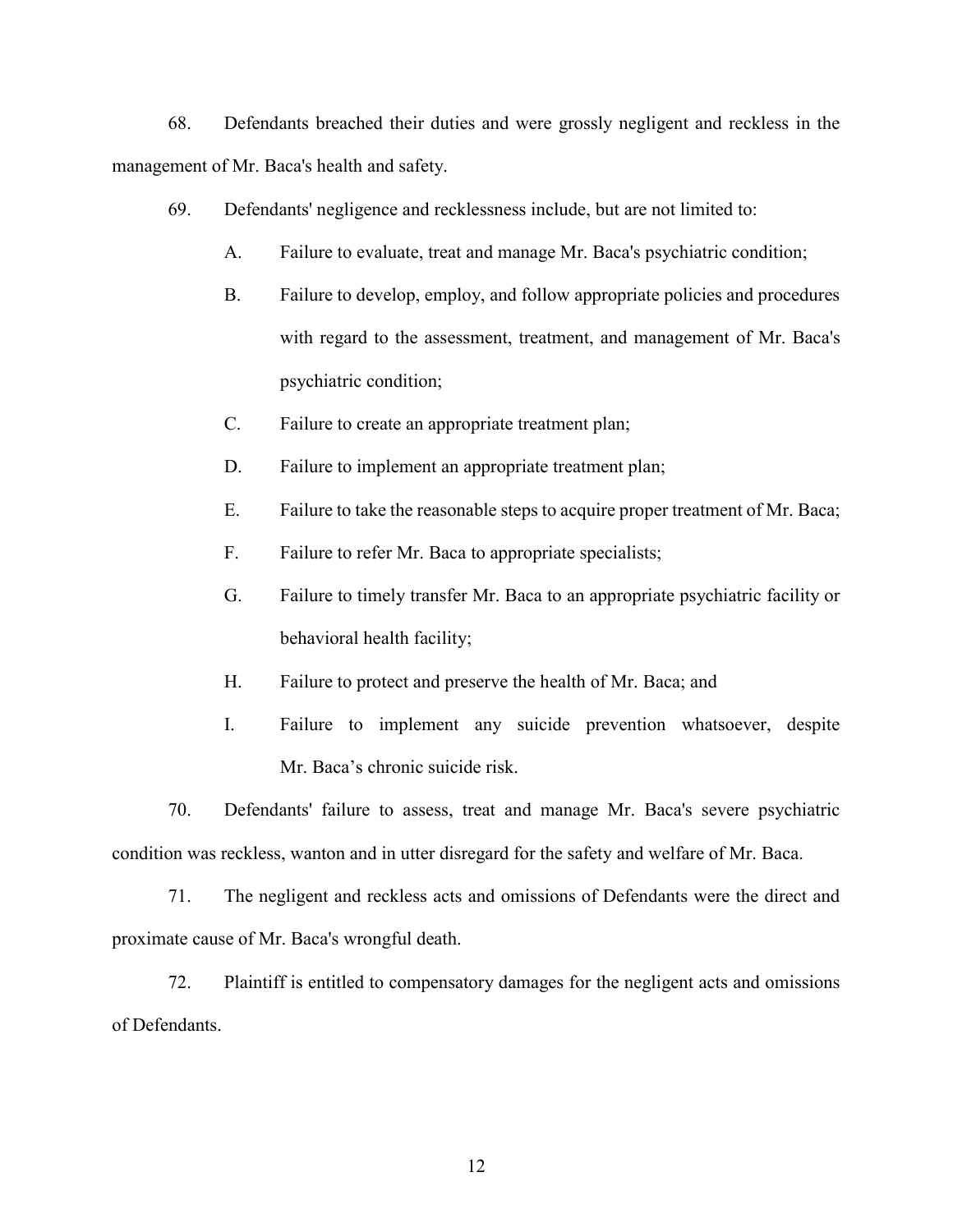### **COUNT III – NEGLIGENT OPERATION OF A MEDICAL FACILITY against VITAL CORE HEALTH STRATEGIES, LLC and RACADF**

73. Plaintiff realleges Paragraphs 1 through 71 pursuant to NMRA Rule 1-010(C).

74. RACADF and Vital Core Health Strategies, LLC are entrusted with the medical/behavioral health care of RACADF inmates who have no other source of medical/behavioral health care.

75. Vital Core Health Strategies, LLC's medical staff at RACADF lacked sufficient expertise to assess, treat and manage Mr. Baca's mental health conditions and opioid withdrawal.

76. Vital Core Health Strategies, LLC was negligent in failing to properly refer Mr. Baca to be seen by a Psychiatrist or behavioral health provider who could effectively treat him.

77. By failing to either: (1) properly treat Mr. Baca's behavioral health conditions, or (2) properly refer Mr. Baca to be seen by a physician who could effectively treat him, Vital Core Health Strategies, LLC breached its duty to treat Mr. Baca in a reasonably prudent manner.

78. Such conduct amounts to negligence in running a medical facility.

79. Such conduct amounts to negligence in the treatment of Mr. Baca.

80. The actions of Vital Core Health Strategies, LLC were negligent, willful, wanton, and in gross and reckless disregard for Mr. Baca's well-being.

81. Defendants RACADF, Board of Commissioners of Rio Arriba County, and Larry DeYapp have knowingly allowed, aided and abetted in Vital Core Health Strategies, LLC's failure to maintain ACA and NCCHC minimum mandatory standards at RACADF.

82. Defendant Vital Core Health Strategies, LLC has violated numerous provisions of ACA and NCCHC.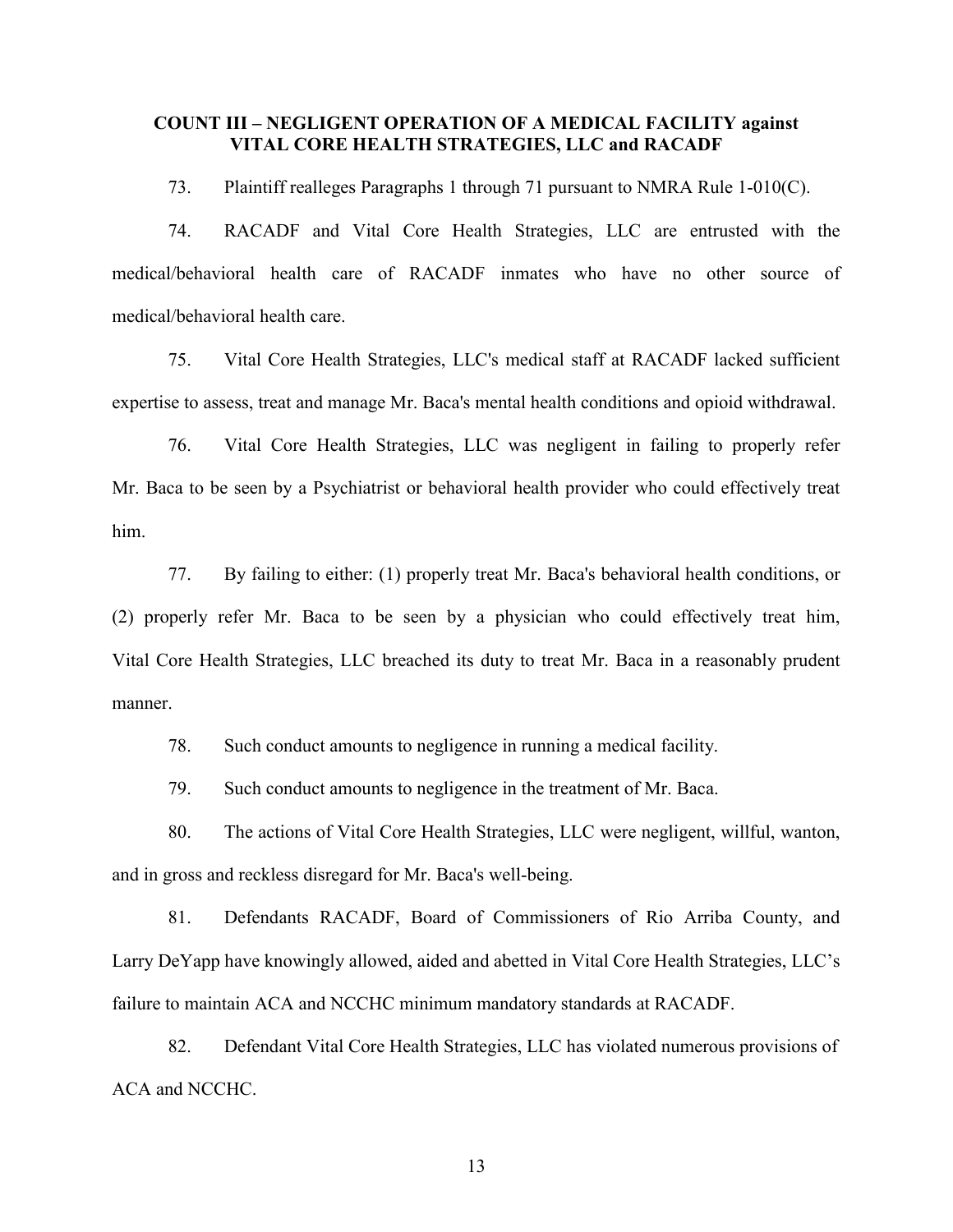83. Defendants RACADF, Board of Commissioners of Rio Arriba County, and Larry DeYapp have knowingly allowed and been complicit in the violation of the ACA and NCCHC minimum mandatory standards.

84. The failures of Defendants Vital Core Health Strategies, LLC, RACADF, Board of Commissioners of Rio Arriba County, and Larry DeYapp led to the death of Mr. Baca.

85. As a result of the foregoing, Mr. Baca suffered wrongful death, pain and suffering, and severe psychological and emotional distress for which Plaintiff is entitled to damages, including punitive damages.

## **COUNT IV – BREACH OF CONTRACT against VITAL CORE HEALTH STRATEGIES, LLC and RACADF**

86. Plaintiff realleges Paragraphs 1 through 84 pursuant to NMRA Rule 1-010(C).

87. RACADF has allowed Vital Core Health Strategies, LLC to breach its service contract on numerous occasions, by failing to provide proper behavioral health care to inmates.

88. As an inmate of RACADF, Mr. Baca was a third-party beneficiary of this service contract.

89. As a direct and proximate result of the acts and omissions set forth herein, Vital Core Health Strategies, LLC breached its service contract.

90. In breaching its service contract, Vital Core Health Strategies, LLC's actions were willful, malicious, wanton, or in reckless disregard for the safety and well-being of Mr. Baca.

91. As a direct and proximate result of this contractual breach by Defendants, Mr. Baca suffered those damages set forth in this Complaint.

92. Additionally, Plaintiff is entitled to damages for breach of contract as a third-party beneficiary of the aforementioned service contract.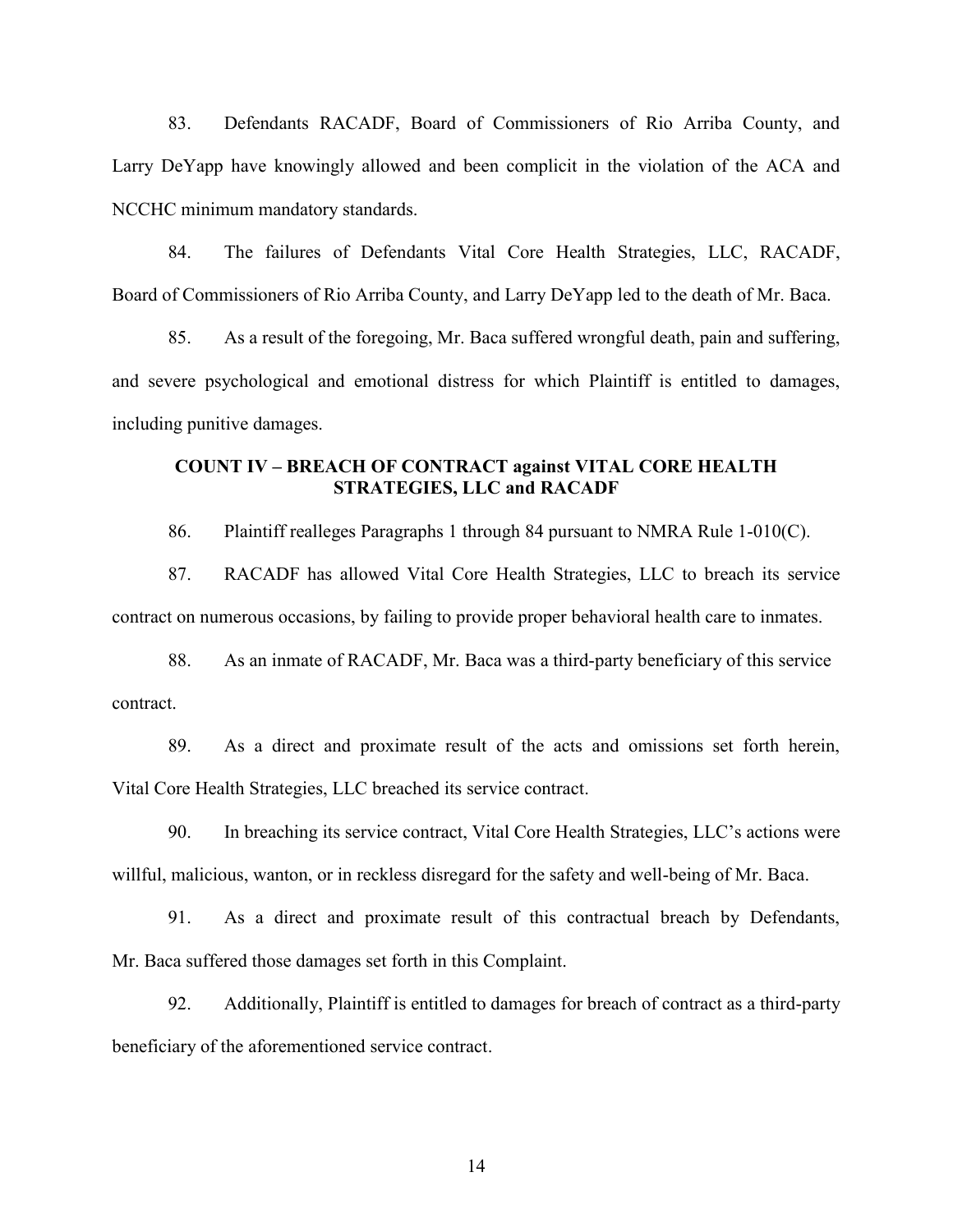#### **COUNT V – NEGLIGENCE PER SE against ALL DEFENDANTS**

93. Defendants RACADF, Board of Commissioners of Rio Arriba County, and Larry DeYapp have knowingly allowed, aided and abetted in Vital Core Health Strategies, LLC's failure to comply minimum mandatory ACA and NCCHC standards.

94. Defendants Vital Core Health Strategies, LLC has violated numerous provisions of ACA and NCCHC in providing services at RACADF.

95. Defendants RACADF, Board of Commissioners of Rio Arriba County, and Larry DeYapp have been complicit in the failure to comply with minimum mandatory ACA and NCCHC standards through its failure to enforce the terms of its service contract.

96. Defendants RACADF, Board of Commissioners of Rio Arriba County, and Larry DeYapp have failed to properly maintain oversight and enforcement of the service contract with Vital Core Health Strategies, LLC.

97. The failures of Defendants Vital Core Health Strategies, LLC, RACADF, Board of Commissioners of Rio Arriba County, and Larry DeYapp led to the death of Mr. Baca.

98. The ACA violations by Defendants include but are not limited to:

- A. ACA standard 4-4350 which provides for a mandatory written treatment plan that is required for offenders requiring close medical supervision.
- B. ACA standard 4-4350 which requires that that mandatory written treatment plan include directions to health care and other personnel regarding their roles in the care and supervision of the patient, and is to be approved by the appropriate licensed physician.
- C. ACA Standard 4-4348 requiring that offenders who need health care beyond the resources available in the facility as determined by the responsible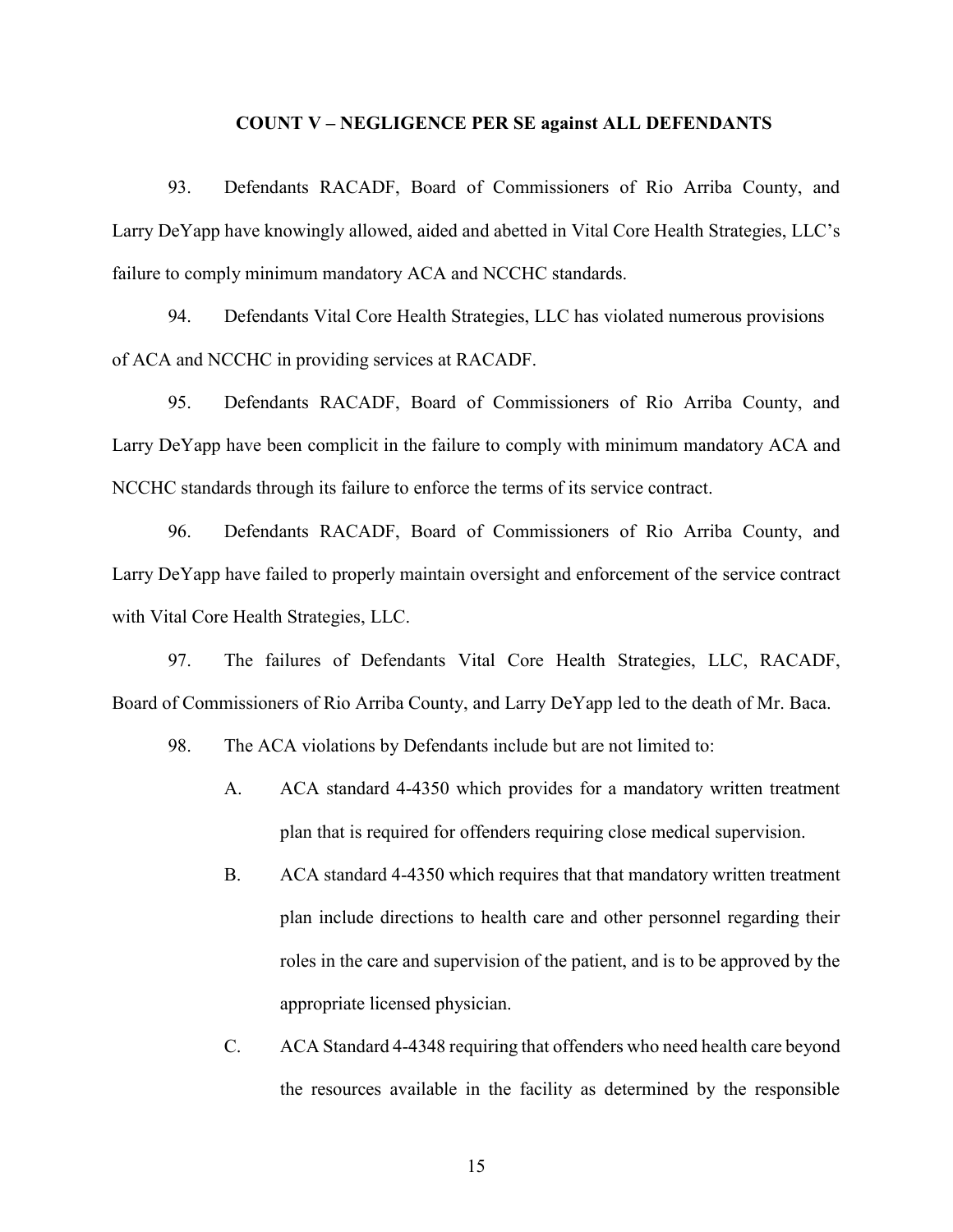physician, are transferred under appropriate security provisions to a facility where such care is on call or available 24 hours per day.

- D. ACA Standard 4-4348 which specifically states that treatment of an offender's condition should not be limited to resources and services available within a facility.
- E. ACA Mandatory Standard 4-4359 which further requires that with chronic conditions that the treatment plan address the monitoring of medications, laboratory testing, the use of chronic care clinics, health record forms, and specialist consultation and review.

99. As a result of the foregoing, Defendants' negligence per se, Mr. Baca has suffered wrongful death, pain and suffering, and severe psychological and emotional distress, for which Plaintiff is entitled to damages, including punitive damages.

### **COUNT VI – NEGLIGENT HIRING, TRAINING AND SUPERVISION against ALL DEFENDANTS**

100. Plaintiff realleges Paragraphs 1 through 98 pursuant to NMRA Rule 1-010(C).

101. Vital Core Health Strategies, LLC had a duty to properly screen, supervise, educate, and train its employees regarding proper treatment of inmates with psychiatric illness, mood disorders, and chronic risk for suicide.

102. On information and belief, Vital Core Health Strategies, LLC failed to properly train and supervise its employees, contractors, or agents in such a manner to properly and adequately assess, treat and manage Mr. Baca's mental health conditions, opioid withdrawal, and chronic risk for suicide.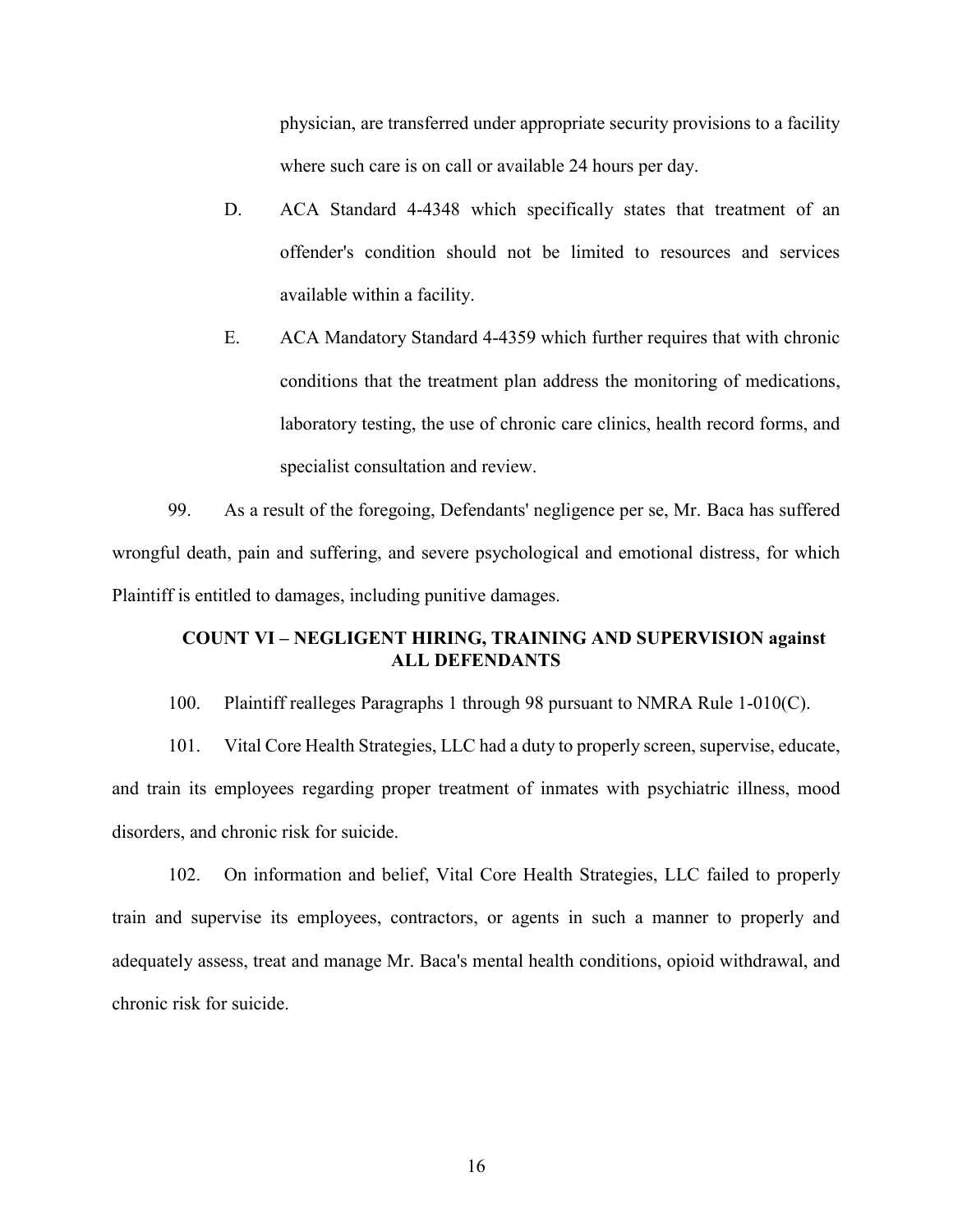103. Vital Core Health Strategies, LLC is liable for damages caused by their employees and other agents while working within the scope of their employment under the doctrines of *respondeat superior* and agency, in an amount not presently determinable but to be proven at trial.

104. Defendants RACADF, Board of Commissioners of Rio Arriba County, and Larry DeYapp had a duty to properly screen, supervise, educate, and train its employees regarding proper treatment of inmates with psychiatric illness, mood disorders, and chronic risk for suicide.

105. On information and belief, RACADF, Board of Commissioners of Rio Arriba County, and Larry DeYapp failed to properly train and supervise its employees, contractors, or agents in such a manner to properly and adequately assess, treat and manage Mr. Baca's mental health conditions, opioid withdrawal, and chronic risk for suicide.

106. Defendants RACADF, Board of Commissioners of Rio Arriba County, and Larry DeYapp are liable for damages caused by their employees and other agents while working within the scope of their employment under the doctrines of *respondeat superior* and agency, in an amount not presently determinable but to be proven at trial.

107. The failures of Defendants Vital Core Health Strategies, RACADF, Board of Commissioners of Rio Arriba County, and Larry DeYapp led to the death of Mr. Baca.

108. As a result of the foregoing, Mr. Baca's wrongful death, pain and suffering, and severe psychological and emotional distress, for which Plaintiff is entitled to damages, including punitive damages.

#### **COUNT V – NEGLIGENCE against RACADF, BOARD OF COMMISSIONERS OF RIO ARRIBA COUNTRY, AND LARRY DEYAPP**

109. Plaintiff realleges Paragraphs 1 through 107 pursuant to NMRA Rule 1-010(C).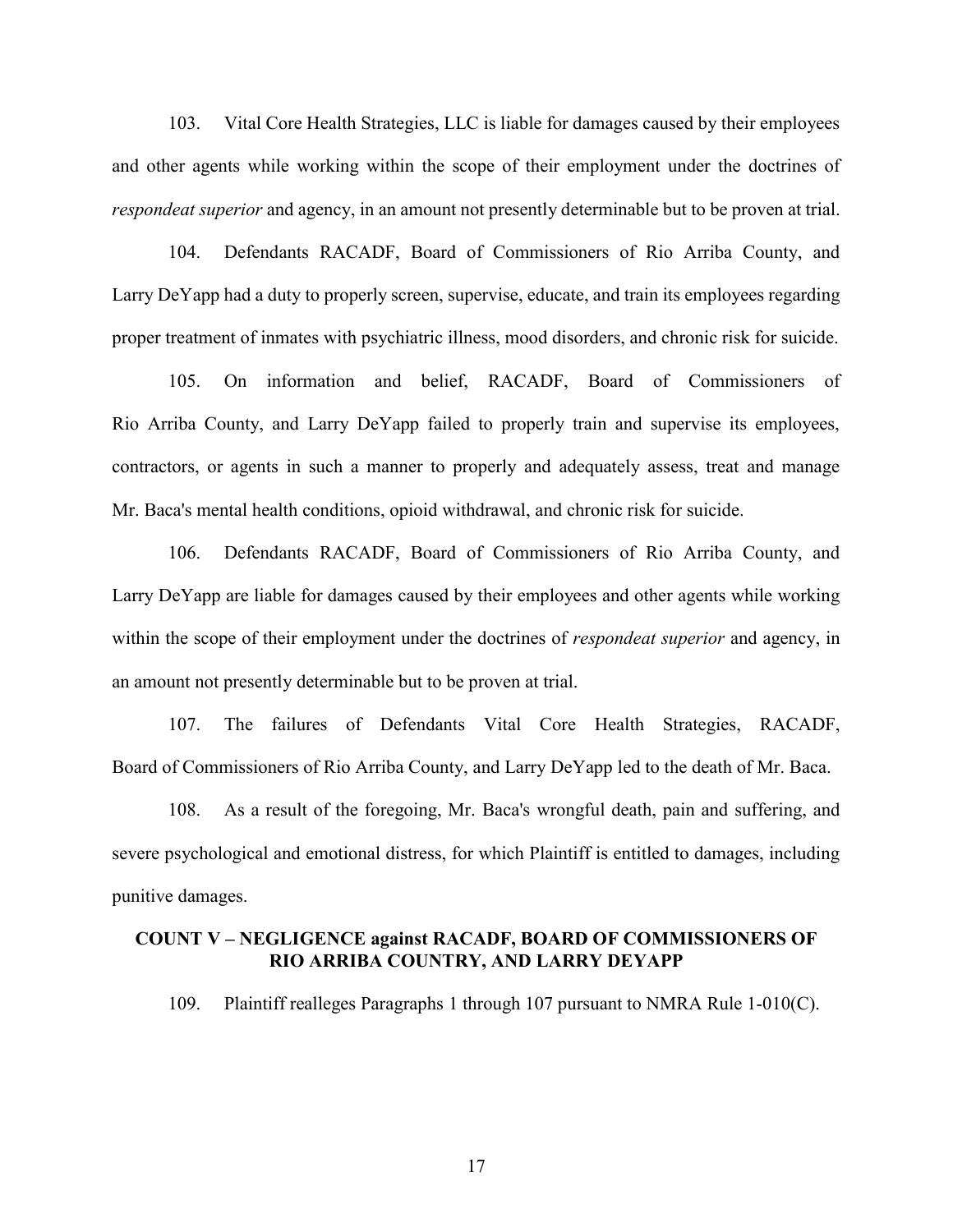110. Defendants RACADF, Board of Commissioners of Rio Arriba County, and Larry DeYapp negligently failed to oversee Vital Core Health Strategies, LLC in the provision of healthcare, including behavioral health, to NMCD inmates, which contributed to the death of Mr. Baca.

111. Defendants RACADF, Board of Commissioners of Rio Arriba County, and Larry DeYapp failed to take corrective action against Vital Core Health Strategies, LLC in clear face of recurrent and consistent negligent and reckless behavioral healthcare to RACADF inmates which contributed to the death of Mr. Baca.

112. Defendants RACADF, Board of Commissioners of Rio Arriba County, and Larry DeYapp negligently, intentionally and knowingly placed inmates with severe mental illness and at chronic suicide risk in solitary confinement without due consideration of the immediate danger of suicide which contributed to the death of Mr. Baca.

113. Defendants RACADF, Board of Commissioners of Rio Arriba County, and Larry DeYapp negligently failed to hold Vital Core Health Strategies, LLC to standards and guidelines of the ACA or NCCHC.

114. Defendants RACADF, Board of Commissioners of Rio Arriba County, and Larry DeYapp negligently failed to hold Vital Core Health Strategies, LLC to the medical standard of care established under New Mexico law which contributed to the death of Mr. Baca.

115. Defendants RACADF, Board of Commissioners of Rio Arriba County, and Larry DeYapp failed to establish or enforce any standards at all for Vital Core Health Strategies, LLC's provision of proper, necessary and compet medical care to RACADF inmates.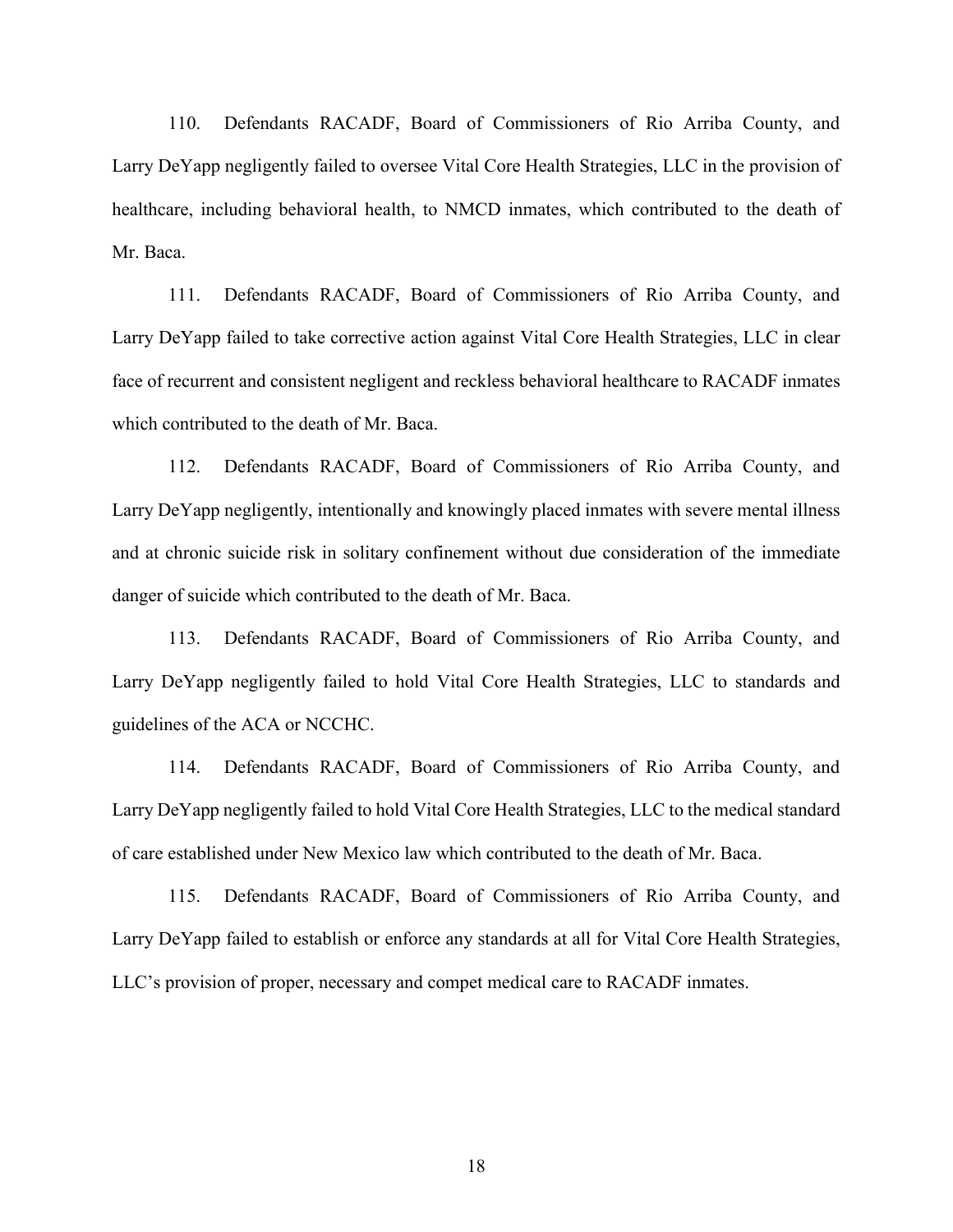116. As a result of the foregoing, Mr. Baca has suffered wrongful death, pain and suffering, and severe psychological and emotional distress, for which Plaintiff is entitled to damages.

## **COUNT VI – INTENTIONAL INFLICTION OF EMOTIONAL DISTRESS against ALL DEFENDANTS**

117. Plaintiff realleges Paragraphs 1 through 115 pursuant to NMRA Rule 1-010(C).

118. Defendants intentionally placed Mr. Baca in solitary confinement.

119. Defendants intentionally denied Mr. Baca proper and necessary behavioral health care, including but not limited to supervised detoxification from methadone and accompanying chronic opioid withdrawal.

120. Defendants intentionally denied Mr. Baca access to the appropriate specialists for his behavioral conditions.

121. Defendants knew that placing Mr. Baca in solitary confinement would exacerbate his mental illness and risk for suicide.

122. The conduct of Defendants was extreme, outrageous and intentional.

123. Mr. Baca suffered severe emotional distress as a result of the conduct of Defendants.

124. As a result of the foregoing, Mr. Baca has suffered wrongful death, pain and suffering, and severe psychological and emotional distress, for which Plaintiff is entitled to damages, including punitive damages.

### **COUNT VII –** *RESPONDEAT SUPERIOR* **AND AGENCY against ALL DEFENDANTS**

125. Plaintiff realleges Paragraphs 1 through 123 pursuant to NMRA Rule 1-010(C).

126. Vital Core Health Strategies, LLC is responsible to Mr. Baca under the doctrine of *respondeat superior* for the conduct of its employees and agents.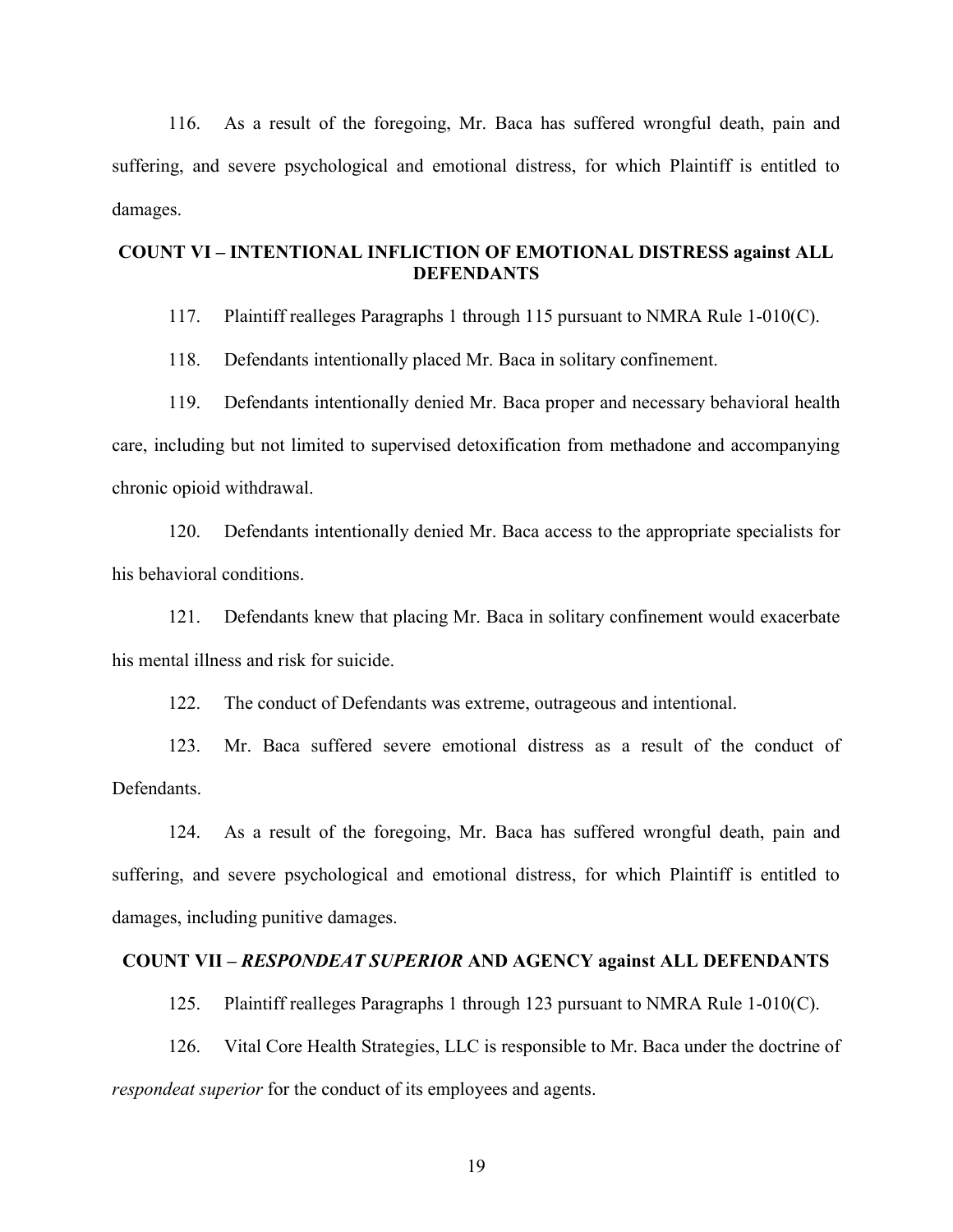127. Vital Core Health Strategies, LLC is responsible to Mr. Baca under the doctrine of agency for the conduct of its employees and agents.

128. Defendants RACADF, Board of Commissioners of Rio Arriba County, and Larry DeYapp have a non-delegable duty to provide proper and necessary behavioral healthcare to inmates in the custody of NMCD and RACADF.

129. Defendants RACADF, Board of Commissioners of Rio Arriba County, and Larry DeYapp have violated the duty by its failure to properly screen, hire, manage, supervise, train or exert contractual control over Defendants Vital Core Health Strategies, LLC/

130. Defendants RACADF, Board of Commissioners of Rio Arriba County, and Larry DeYapp have knowingly allowed and been complicit in the violation of the ACA and NCCHC minimum mandatory standards for healthcare in a correctional setting.

131. Under the doctrine of agency, Defendants RACADF, Board of Commissioners of Rio Arriba County, and Larry DeYapp are responsible for all acts and omissions of Vital Core Health Strategies, LLC, its employees, staff, and other agents for its non-delegable duty to provide proper, necessary and competent medical/behavioral health care to RACADF inmates.

132. The failures of Defendants Vital Core Health Strategies, LLC, RACADF, Board of Commissioners of Rio Arriba County, and Larry DeYapp led to the death of Mr. Baca.

#### **COUNT IX –** *RES IPSA LOQUITOR* **against ALL DEFENDANTS**

133. Plaintiff realleges Paragraphs 1 through 131 pursuant to NMRA Rule 1-010(C).

134. The injuries and damages, suffered by Mr. Baca were proximately caused by Defendants.

135. It was Defendants' responsibility to manage and control their medical staff and the care and treatment of Mr. Baca.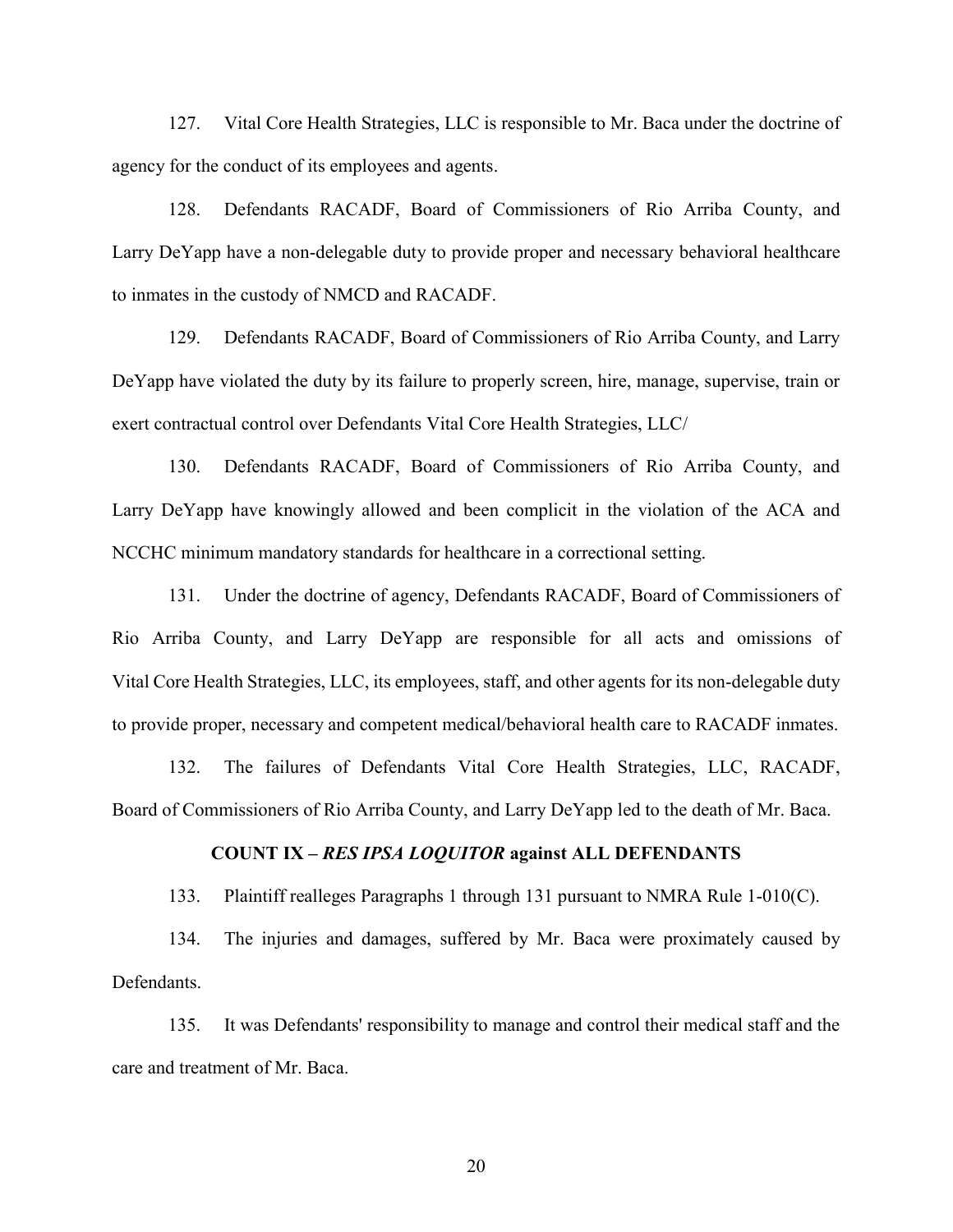136. The events causing the injuries and damages to Mr. Baca were of a kind which would not ordinarily occur in the absence of negligence on the part of Defendants.

137. The doctrine of *Res Ipsa Loquitur* is applicable as a theory of negligence, causation and damages in this case.

138. As a result of the foregoing, Mr. Baca has suffered wrongful death, pain and suffering, and severe psychological and emotional distress, for which Plaintiff is entitled to damages, including punitive damages.

### **COUNT X – NEGLIGENT OPERATION AND MAINTENEANCE OF RACADF against RACADF, BOARD OF COMMISSIONERS OF RIO ARRIBA COUNTY, AND LARRY DEYAPP**

139. Plaintiff realleges Paragraphs 1 through 137 pursuant to NMRA Rule 1-010(C).

140. Defendants RACADF, Board of Commissioners of Rio Arriba County, and Larry DeYapp were negligent in their operation and maintenance of RACADF.

141. The immunity granted pursuant to Section 41-4-4(A) NMSA 1978 does not apply to negligent operation and maintenance of buildings such as RACADF.

142. Defendants RACADF, Board of Commissioners of Rio Arriba County, and Larry DeYapp were operating RACADF in a manner that prevented proper observation of Mr. Baca.

143. There were no surveillance cameras with an unobstructed view into Mr. Baca's cell.

144. The window into Mr. Baca's cell did not afford an unobstructed view into Mr. Baca's cell.

145. Mr. Baca's cell was situated where RACADF guards could not properly observe Mr. Baca.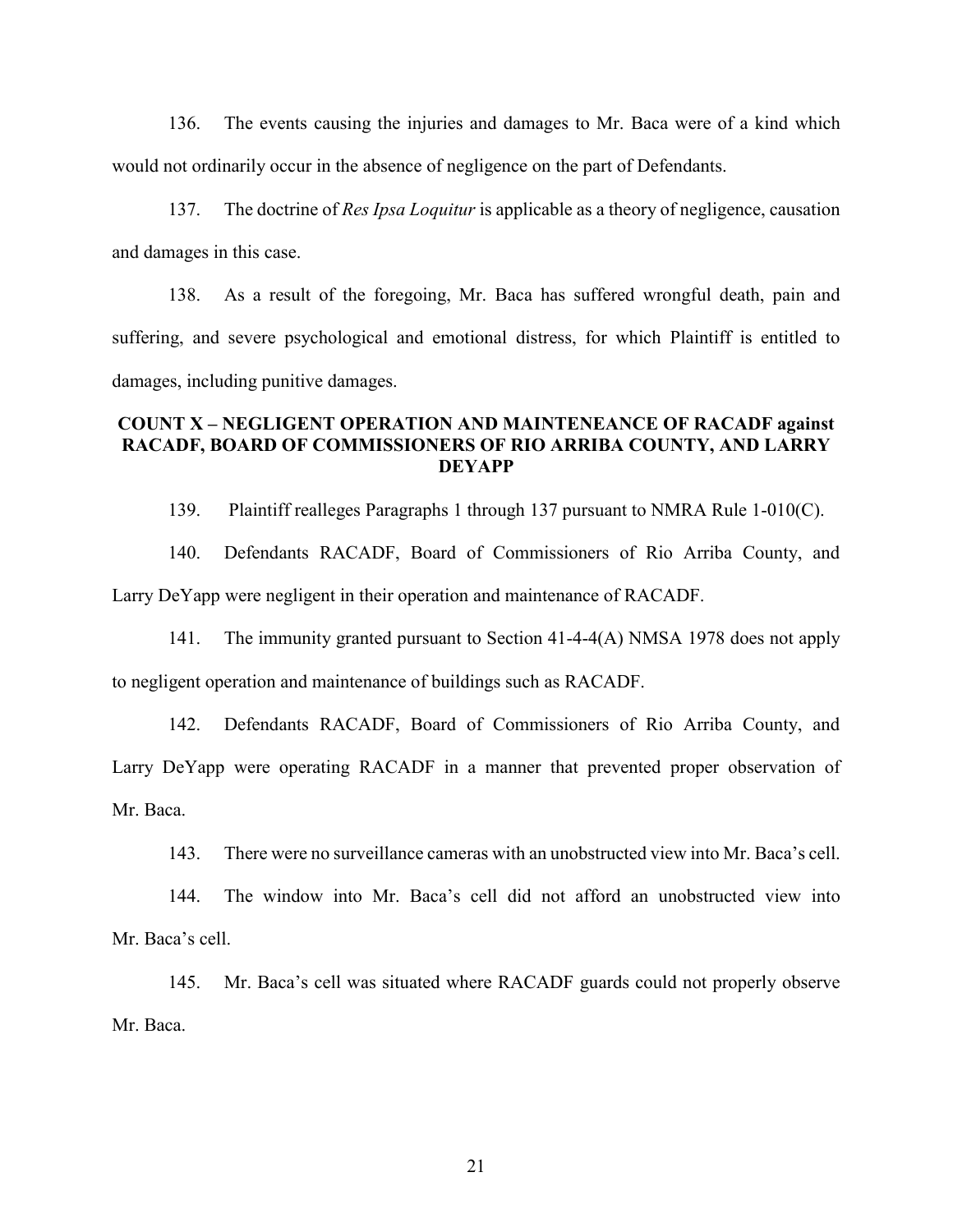146. As a direct and proximate result of these negligent acts and omissions, Mr. Baca was able to hang himself until he died, and was so concealed guards did not discover his dead body until serving the inmates lunch.

147. As a result of the foregoing, Mr. Baca has suffered wrongful death, pain and suffering, and severe psychological and emotional distress, for which Plaintiff is entitled to damages.

#### **COUNT X – WRONGFUL DEATH against ALL DEFENDANTS**

148. Plaintiff realleges Paragraphs 1 through 146 pursuant to NMRA Rule 1-010(C).

149. Defendants, acting through their employees, administrator, agents, servants, representatives, officers, directors, designees, physicians, counselors, nurses, nurse's aides, and/or contractors, who were acting within the scope of their employment, agency, apparent agency or contract, were negligent in the care and services they provided to Mr. Baca.

150. Defendants failed to use ordinary care in providing the appropriate treatment and care that a reasonable and prudent correctional facility would have provided under the same or similar circumstances.

151. Defendants breached their duty by failing to ensure that Mr. Baca received proper precautions to prevent suicide, and adequate and proper supervision in an appropriate manner.

152. As a direct and proximate result of Defendants' actions and/or inactions, Mr. Baca suffered physical and psychological pain, suffering and ultimately death.

#### **DAMAGES**

153. As a direct and proximate result of the actions of Defendants enumerated above, Mr. Baca sustained serious personal injuries, which caused or contributed to his tragic and untimely death.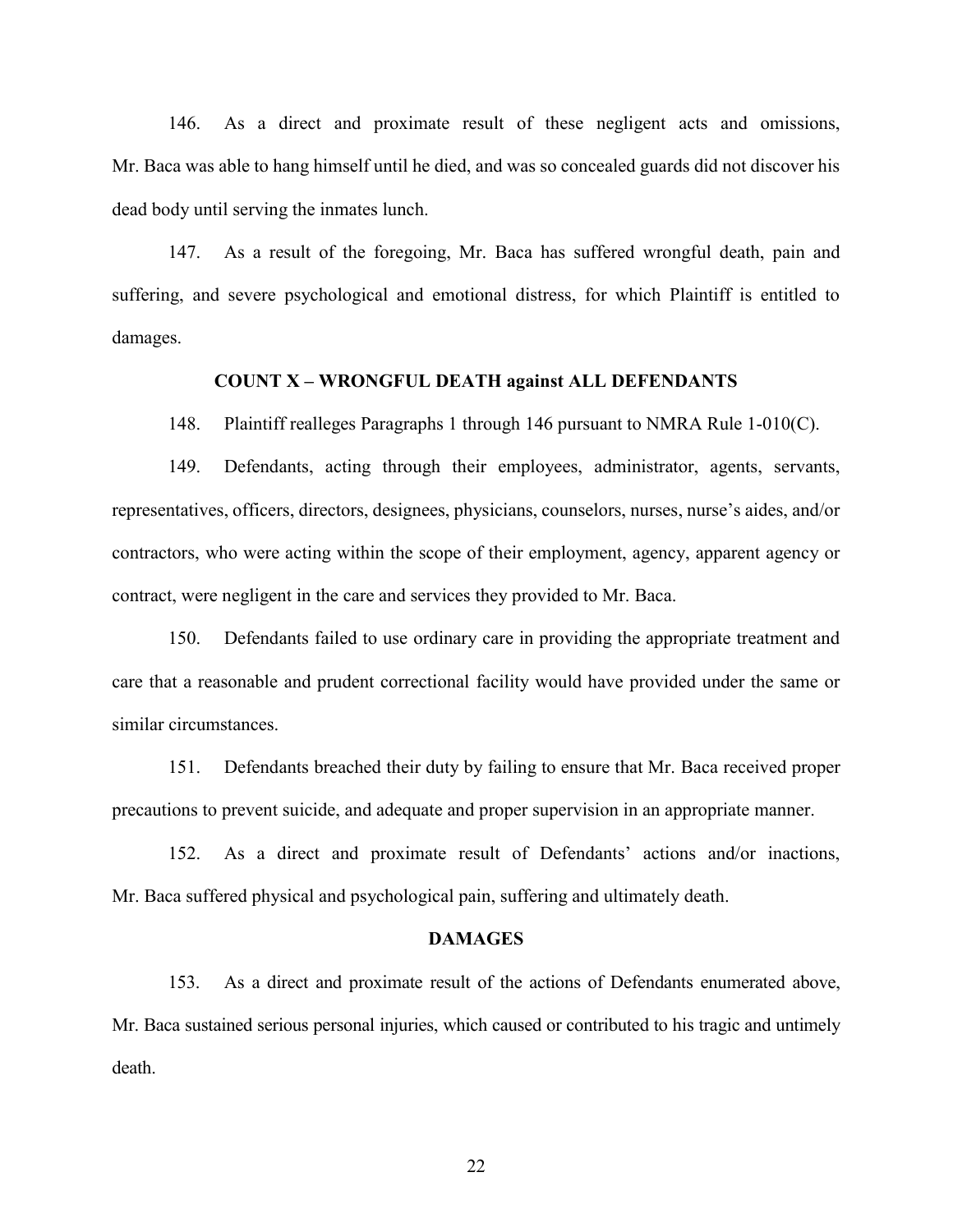154. As a direct and proximate result of the actions of Defendants enumerated above, Plaintiff is entitled to an award of monetary damages for the pain and suffering experienced prior to the death of Mr. Baca, the aggravating circumstances attending his death, the reasonable expenses of necessary medical care and treatment and funeral and burial, the monetary worth of the life of Mr. Baca, and hedonic damages, or damages for the loss of value of Mr. Baca's life itself, all to Plaintiff's damage in an amount to be determined by the Court at trial.

155. In the alternative, as a direct and proximate result of the actions of Defendants enumerated above, Mr. Baca experienced pain and suffering, loss of enjoyment of activities, hedonic damages, or loss of the value of life itself, all to Plaintiff's damage in an amount to be determined by the Court at trial.

156. The acts and omissions complained of in the causes of action stated above are egregious in reckless, wanton and total disregard to the rights of Mr. Baca, that in addition to the actual damages ascertained and demonstrated by a preponderance of the evidence, that punitive damages or exemplary damages to punish and deter these types of acts and omissions from occurring in the future are appropriate.

WHEREFORE, the Plaintiff Danielle Medina requests compensatory and punitive damages, costs, pre- and post-judgment interest and such other relief as permitted by law against Defendants.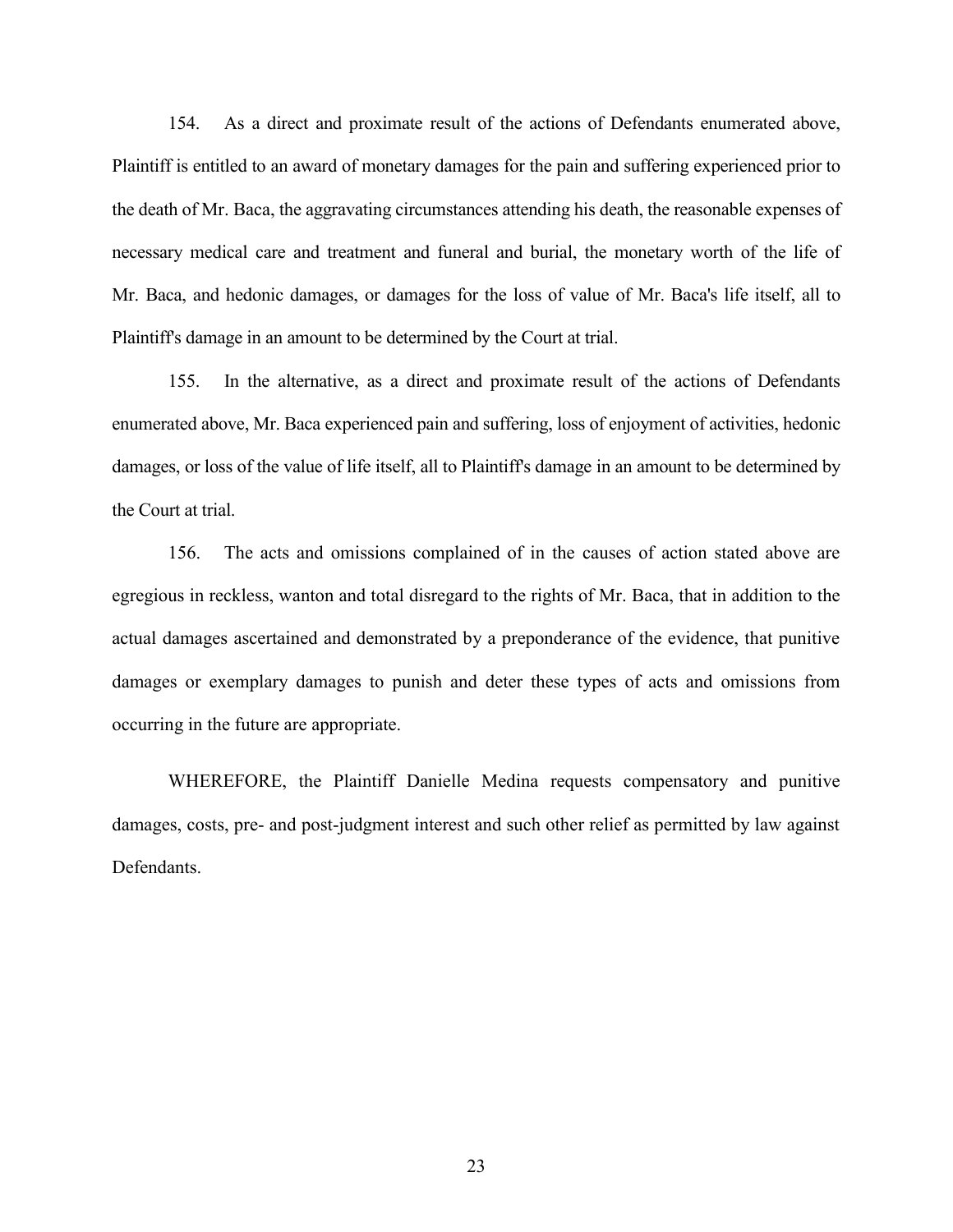### GUEBERT BRUCKNER GENTILE, P.C.

By */s/ David S. Ketai*

Terry R. Guebert Robert Gentile David S. Ketai P.O. Box 93880 Albuquerque, NM 87109 (505) 823-2300 [tguebert@guebertlaw.com](mailto:tguebert@guebertlaw.com) [rgentile@guebertlaw.com](mailto:rgentile@guebertlaw.com) [dketai@guebertlaw.com](mailto:dketai@guebertlaw.com) *Attorneys for Plaintiff* 

AND

COLLINS & COLLINS, P.C.

By */s/ Alysan Boothe Collins* 

Alysan Boothe Collins P.O. Box 506 Albuquerque, NM 87103-0506 (505) 242-5958 [alysan@collinsattorneys.com](mailto:alysan@collinsattorneys.com) *Attorneys for Plaintiff*

F:\Clients\7100.184cf\Pleadings\Complaint\_Baca\_Draft\_Final.docx/jmm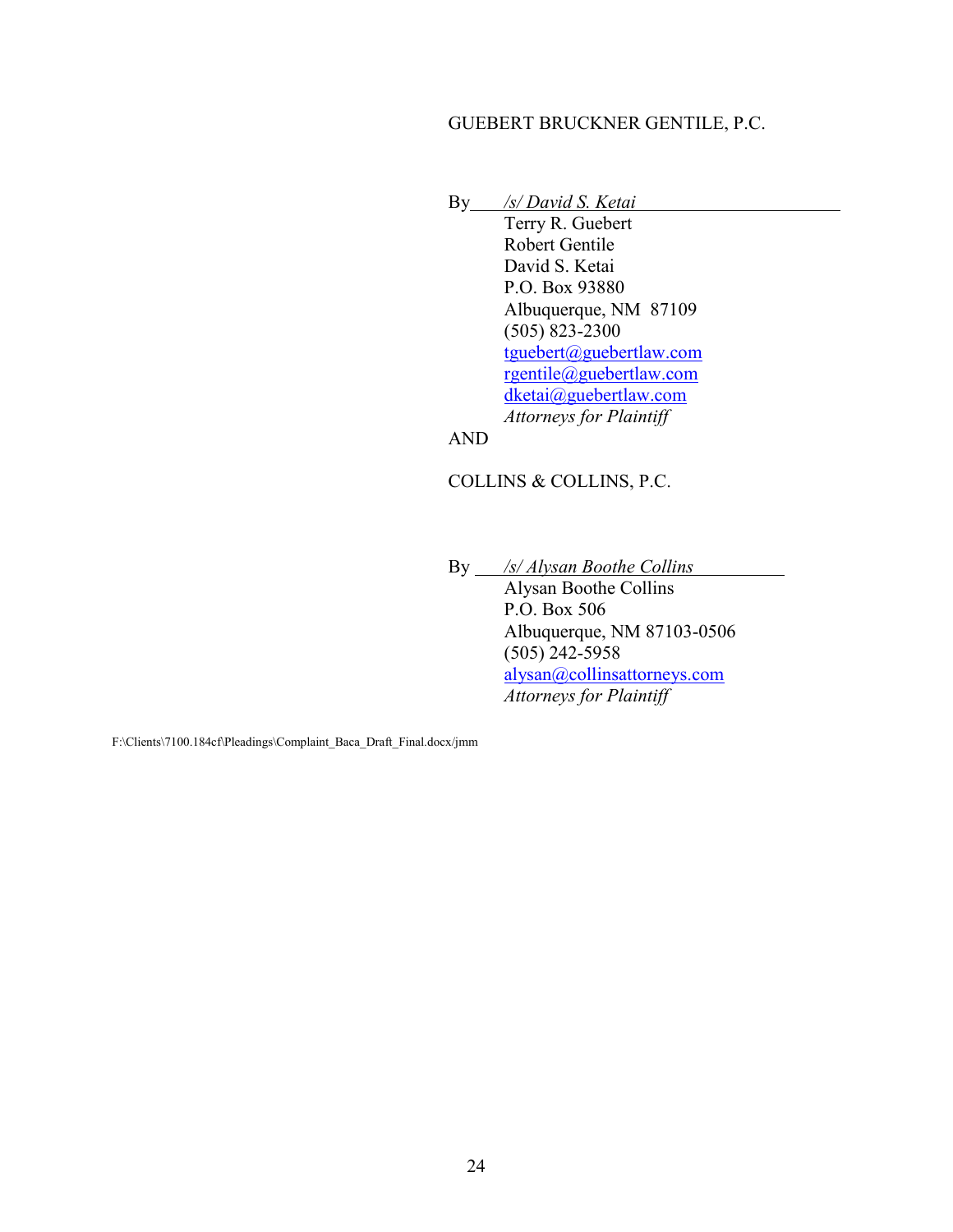**STATE OF NEW MEXICO COUNTY OF SANTA FE** FIRST JUDICIAL DISTRICT COURT

### IN THE MATTER OF THE WRONGFUL DEATH OF AARON DAVID FRANK BACA, Deceased.

No. D-101-CV-2019-00169

### ORDER APPOINTING PERSONAL REPRESENTATIVE TO PURSUE WRONGFUL **DEATH CLAIM IN ACCORDANCE WITH § 41-2-3 NMSA 1978**

THIS MATTER comes before the Court on the Petition of Danielle Medina, for appointment as personal representative of the wrongful death estate of Aaron David Frank Baca. The Court has reviewed the petition, and being fully advised in the premises, finds that good cause exists for granting the petition for appointment of personal representative of the wrongful death estate of Aaron David Frank Baca.

#### **THEREFORE, THIS COURT ORDERS that:**

The Petition is granted.  $A_{\cdot}$ 

The Petitioner, Danielle Medina, is hereby appointed Wrongful Death Personal **B.** Representative of the Estate of Aaron David Frank Baca, deceased, for the sole purpose of investigating and pursuing a wrongful death claim, pursuant to the New Mexico Wrongful Death Act, NMSA 1978 §41-2-1, et seq.

The Petitioner will perform her fiduciary function as wrongful death personal  $C_{\cdot}$ representative in accordance with and pursuant to the New Mexico Wrongful Death Act, NMSA 1978 §41-2-1, et seq.

The Petitioner will distribute any funds or proceeds of said wrongful death claim D. in accordance with and pursuant to the law.

**MATTHEW JUSTIN WILSON District Court Judge** 

# EXHIBIT A